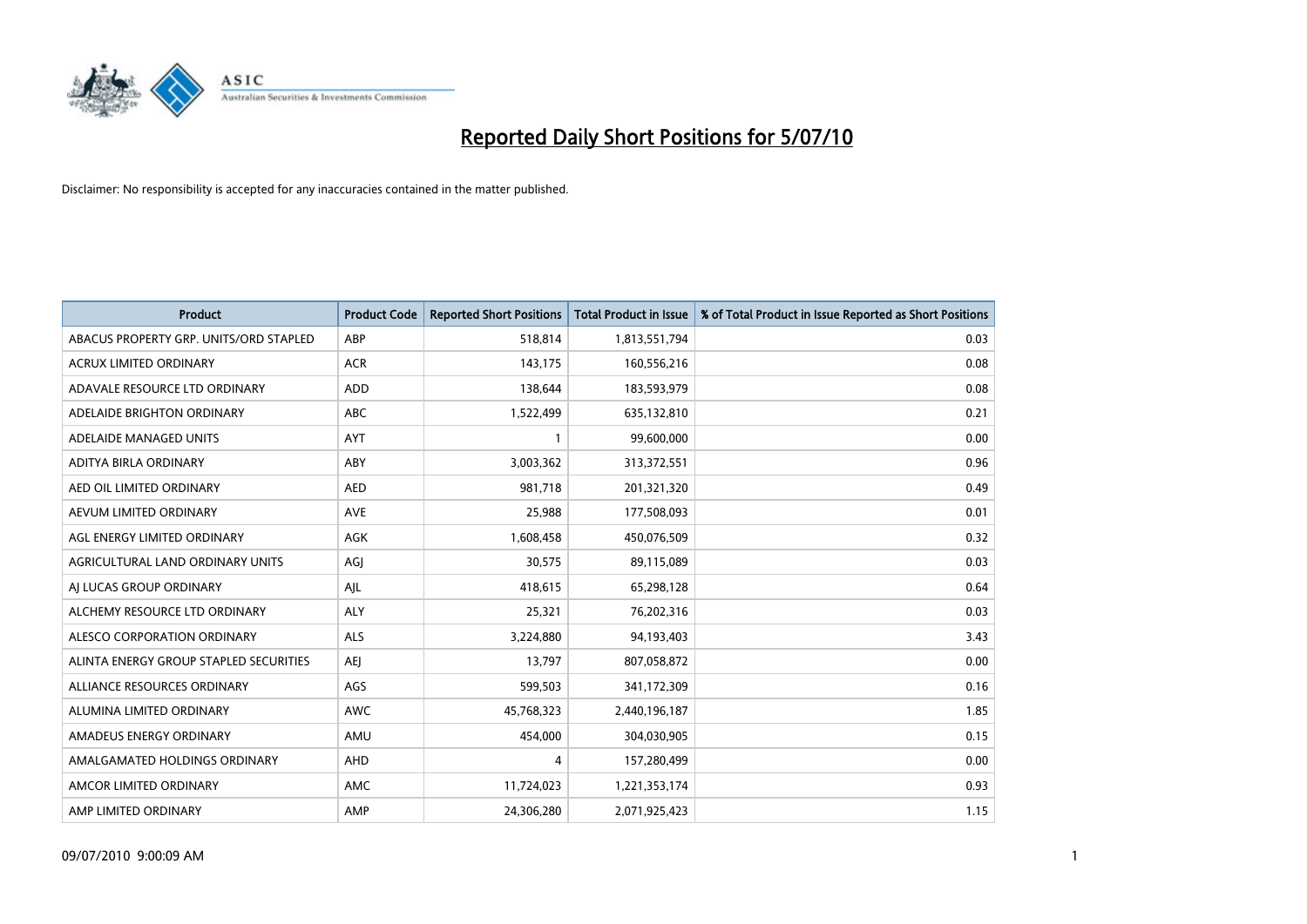

| <b>Product</b>                          | <b>Product Code</b> | <b>Reported Short Positions</b> | Total Product in Issue | % of Total Product in Issue Reported as Short Positions |
|-----------------------------------------|---------------------|---------------------------------|------------------------|---------------------------------------------------------|
| ANDEAN RESOURCES LTD ORDINARY           | <b>AND</b>          | 41,361                          | 471,079,534            | 0.00                                                    |
| ANSELL LIMITED ORDINARY                 | <b>ANN</b>          | 2,718,593                       | 131,577,652            | 2.06                                                    |
| ANTARES ENERGY LTD ORDINARY             | <b>AZZ</b>          | 233,553                         | 296,905,611            | 0.07                                                    |
| ANZ BANKING GRP LTD ORDINARY            | ANZ                 | 6,745,726                       | 2,533,756,915          | 0.24                                                    |
| APA GROUP STAPLED SECURITIES            | APA                 | 7,037,281                       | 542,318,629            | 1.30                                                    |
| APEX MINERALS NL ORDINARY               | <b>AXM</b>          | 885,146                         | 3,317,819,909          | 0.03                                                    |
| APN EUROPEAN RETAIL UNITS STAPLED SEC.  | <b>AEZ</b>          | 11,832                          | 544,910,660            | 0.00                                                    |
| APN NEWS & MEDIA ORDINARY               | <b>APN</b>          | 12,430,828                      | 598,823,853            | 2.07                                                    |
| APOLLO GAS LIMITED ORDINARY             | <b>AZO</b>          | 71,180                          | 83,488,660             | 0.09                                                    |
| AQUARIUS PLATINUM. ORDINARY             | <b>AOP</b>          | 2,811,160                       | 463,070,936            | 0.60                                                    |
| AQUILA RESOURCES ORDINARY               | <b>AQA</b>          | 1,543,232                       | 322,273,136            | 0.47                                                    |
| ARAFURA RESOURCE LTD ORDINARY           | <b>ARU</b>          | 65,918                          | 290,640,342            | 0.02                                                    |
| ARDENT LEISURE GROUP STAPLED SECURITIES | AAD                 | 552,798                         | 309,109,468            | 0.18                                                    |
| ARISTOCRAT LEISURE ORDINARY             | ALL                 | 20,452,733                      | 533,379,348            | 3.81                                                    |
| <b>ARROW ENERGY ORDINARY</b>            | <b>AOE</b>          | 1,939,067                       | 734,120,686            | 0.27                                                    |
| ASCIANO GROUP STAPLED SECURITIES        | <b>AIO</b>          | 26,028,808                      | 2,926,103,883          | 0.88                                                    |
| ASG GROUP LIMITED ORDINARY              | ASZ                 | 37,398                          | 151,836,046            | 0.02                                                    |
| ASPEN GROUP ORD/UNITS STAPLED           | <b>APZ</b>          | 453,711                         | 579,980,076            | 0.07                                                    |
| ASTRO JAP PROP GROUP STAPLED SECURITIES | AJA                 | 1,947,267                       | 508,212,161            | 0.38                                                    |
| ASX LIMITED ORDINARY                    | ASX                 | 2,733,679                       | 173,573,245            | 1.56                                                    |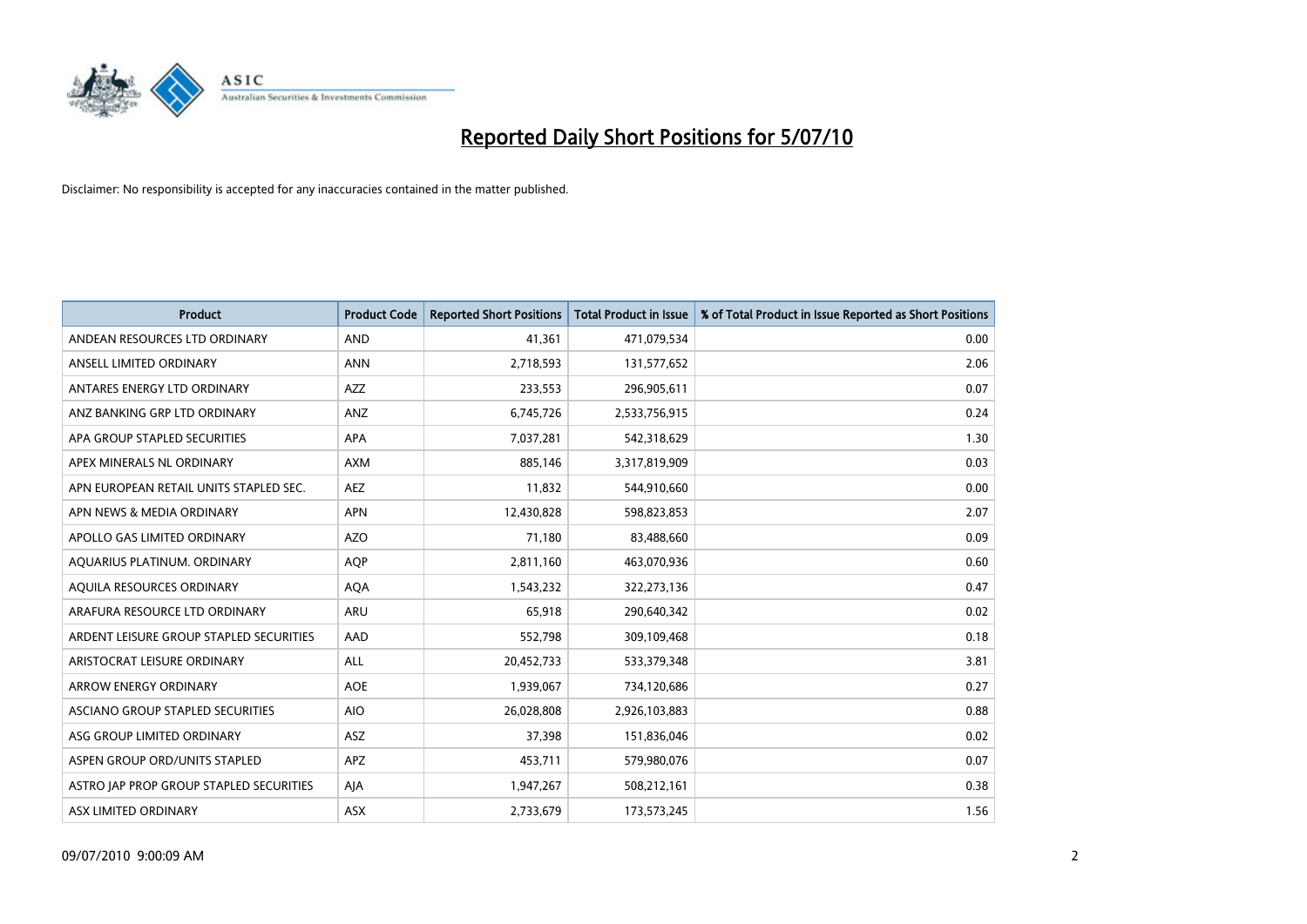

| <b>Product</b>                       | <b>Product Code</b> | <b>Reported Short Positions</b> | <b>Total Product in Issue</b> | % of Total Product in Issue Reported as Short Positions |
|--------------------------------------|---------------------|---------------------------------|-------------------------------|---------------------------------------------------------|
| ATLAS IRON LIMITED ORDINARY          | <b>AGO</b>          | 13,936,819                      | 473,673,816                   | 2.91                                                    |
| AUCKLAND INTERNATION ORDINARY        | AIA                 | 54                              | 1,310,392,831                 | 0.00                                                    |
| <b>AUROX RESOURCES ORDINARY</b>      | <b>AXO</b>          | 3                               | 196,044,413                   | 0.00                                                    |
| AUSDRILL LIMITED ORDINARY            | ASL                 | 139,028                         | 254,290,140                   | 0.05                                                    |
| AUSENCO LIMITED ORDINARY             | <b>AAX</b>          | 3,640,276                       | 122,427,576                   | 2.98                                                    |
| <b>AUSTAL LIMITED ORDINARY</b>       | ASB                 | 168,251                         | 188,069,638                   | 0.08                                                    |
| <b>AUSTAR UNITED ORDINARY</b>        | <b>AUN</b>          | 12,745,577                      | 1,260,030,198                 | 1.01                                                    |
| AUSTBROKERS HOLDINGS ORDINARY        | <b>AUB</b>          | 8,225                           | 52,653,687                    | 0.02                                                    |
| AUSTEREO GROUP LTD. ORDINARY         | <b>AEO</b>          | 677                             | 344,798,708                   | 0.00                                                    |
| AUSTIN ENGINEERING ORDINARY          | ANG                 | 16,583                          | 69,314,403                    | 0.02                                                    |
| AUSTRALAND PROPERTY STAPLED SECURITY | <b>ALZ</b>          | 445,598                         | 576,837,197                   | 0.07                                                    |
| AUSTRALIAN AGRICULT, ORDINARY        | AAC                 | 5,214,112                       | 264,264,459                   | 1.97                                                    |
| <b>AUSTRALIAN EDUCATION UNITS</b>    | <b>AEU</b>          | 625.000                         | 134,973,383                   | 0.46                                                    |
| AUSTRALIAN INFRASTR, UNITS/ORDINARY  | <b>AIX</b>          | 971.090                         | 620,733,944                   | 0.15                                                    |
| AUSTRALIAN MINES LTD ORDINARY        | <b>AUZ</b>          | 1,400,000                       | 6,981,662,168                 | 0.02                                                    |
| AUSTRALIAN PHARM, ORDINARY           | API                 | 418,050                         | 488,115,883                   | 0.08                                                    |
| AUTOMOTIVE HOLDINGS ORDINARY         | <b>AHE</b>          | 23,284                          | 225,731,300                   | 0.01                                                    |
| AVEXA LIMITED ORDINARY               | <b>AVX</b>          | 243,657                         | 847,688,779                   | 0.03                                                    |
| AVOCA RESOURCES ORDINARY             | <b>AVO</b>          | 11,445,687                      | 290,077,135                   | 3.94                                                    |
| AWB LIMITED ORDINARY                 | <b>AWB</b>          | 8,930,184                       | 817,304,356                   | 1.09                                                    |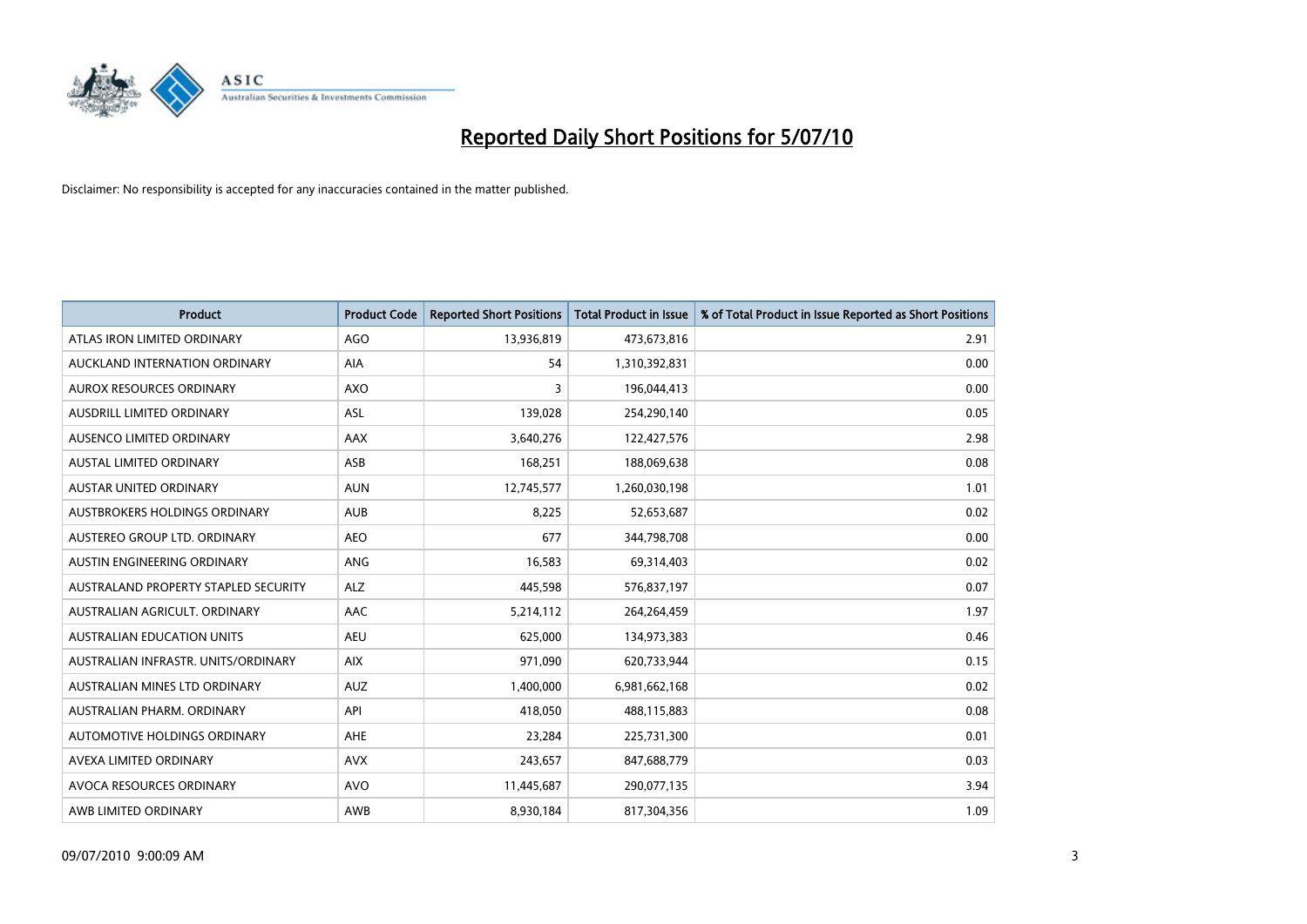

| <b>Product</b>                       | <b>Product Code</b> | <b>Reported Short Positions</b> | Total Product in Issue | % of Total Product in Issue Reported as Short Positions |
|--------------------------------------|---------------------|---------------------------------|------------------------|---------------------------------------------------------|
| AWE LIMITED ORDINARY                 | <b>AWE</b>          | 362,778                         | 521,871,941            | 0.06                                                    |
| AXA ASIA PACIFIC ORDINARY            | <b>AXA</b>          | 1,247,372                       | 2,067,095,545          | 0.06                                                    |
| BANK OF QUEENSLAND. ORDINARY         | <b>BOO</b>          | 596,783                         | 215,681,127            | 0.28                                                    |
| <b>BANNERMAN RESOURCES ORDINARY</b>  | <b>BMN</b>          | 308,074                         | 201,710,934            | 0.15                                                    |
| <b>BASS STRAIT OIL CO ORDINARY</b>   | <b>BAS</b>          | 1.482                           | 291,030,250            | 0.00                                                    |
| <b>BATAVIA MINING ORDINARY</b>       | <b>BTV</b>          | 2,500                           | 153,031,645            | 0.00                                                    |
| <b>BAUXITE RESOURCE LTD ORDINARY</b> | <b>BAU</b>          | 44.797                          | 234,379,896            | 0.02                                                    |
| <b>BC IRON LIMITED ORDINARY</b>      | <b>BCI</b>          | 24,674                          | 83,911,000             | 0.03                                                    |
| BEACH ENERGY LIMITED ORDINARY        | <b>BPT</b>          | 645,438                         | 1,092,161,437          | 0.07                                                    |
| BENDIGO AND ADELAIDE ORDINARY        | <b>BEN</b>          | 3,074,141                       | 354,445,200            | 0.86                                                    |
| BENDIGO MINING LTD ORDINARY          | <b>BDG</b>          | 111,751                         | 509,712,735            | 0.02                                                    |
| BERKELEY RESOURCES ORDINARY          | <b>BKY</b>          | 6,566                           | 136,090,319            | 0.00                                                    |
| <b>BHP BILLITON LIMITED ORDINARY</b> | <b>BHP</b>          | 34,406,324                      | 3,356,081,497          | 1.00                                                    |
| <b>BILLABONG ORDINARY</b>            | <b>BBG</b>          | 6,541,639                       | 253,122,552            | 2.59                                                    |
| <b>BIOTA HOLDINGS ORDINARY</b>       | <b>BTA</b>          | 1,741,271                       | 179,209,987            | 0.99                                                    |
| <b>BISALLOY STEEL ORDINARY</b>       | <b>BIS</b>          | 84.480                          | 216,455,965            | 0.04                                                    |
| BKI INVESTMENT LTD ORDINARY          | BKI                 | 508                             | 418,566,158            | 0.00                                                    |
| <b>BLACKTHORN RESOURCES ORDINARY</b> | <b>BTR</b>          | 35,848                          | 106,885,300            | 0.03                                                    |
| <b>BLUESCOPE STEEL LTD ORDINARY</b>  | <b>BSL</b>          | 9,516,784                       | 1,823,322,017          | 0.48                                                    |
| <b>BOART LONGYEAR ORDINARY</b>       | <b>BLY</b>          | 3,325,786                       | 461,163,412            | 0.72                                                    |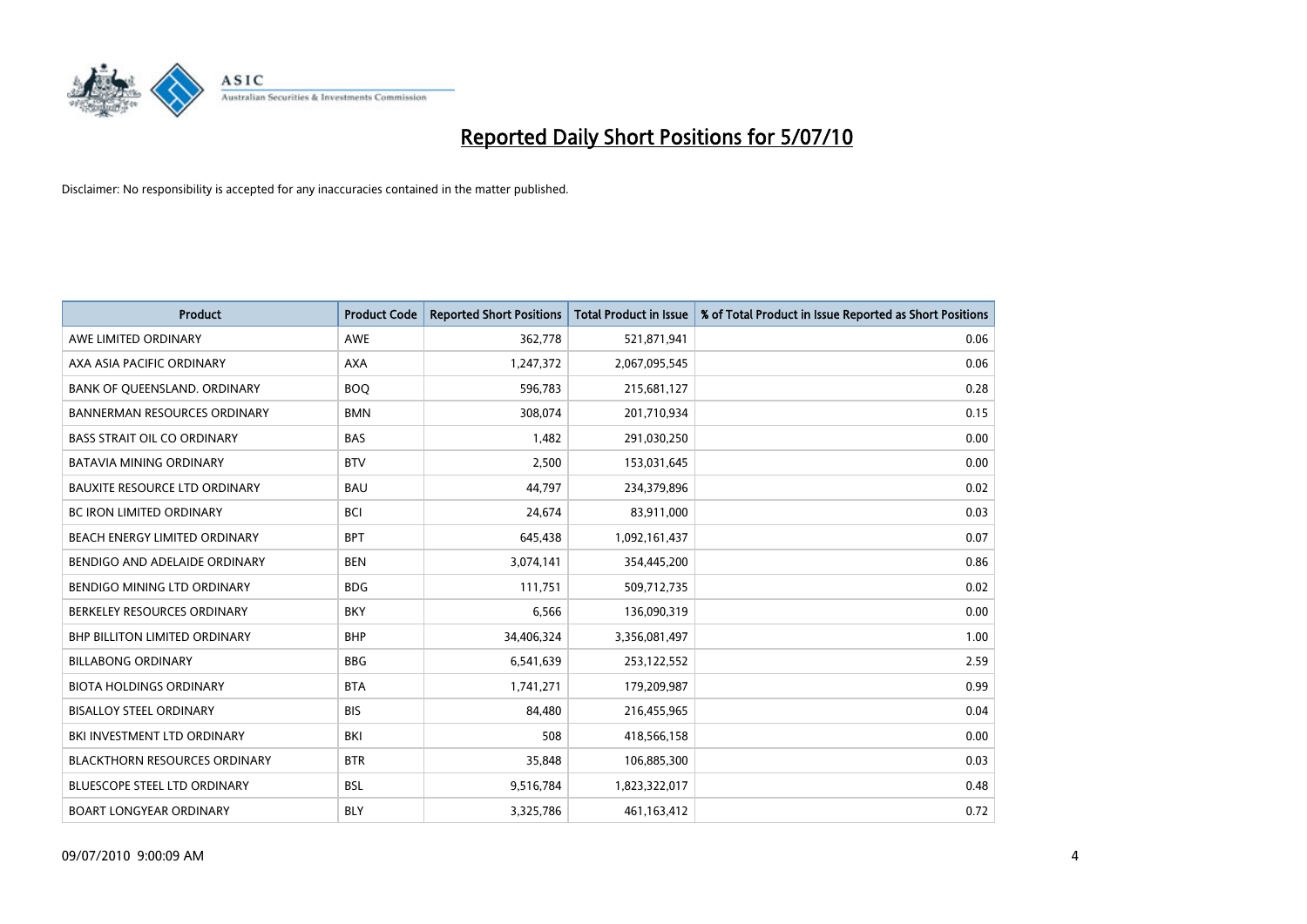

| <b>Product</b>                           | <b>Product Code</b> | <b>Reported Short Positions</b> | Total Product in Issue | % of Total Product in Issue Reported as Short Positions |
|------------------------------------------|---------------------|---------------------------------|------------------------|---------------------------------------------------------|
| <b>BOOM LOGISTICS ORDINARY</b>           | <b>BOL</b>          | 732,233                         | 460,795,156            | 0.16                                                    |
| BORAL LIMITED, ORDINARY                  | <b>BLD</b>          | 25,180,020                      | 598,952,998            | 4.21                                                    |
| BOTSWANA METALS LTD ORDINARY             | <b>BML</b>          | 7,000                           | 106,087,760            | 0.01                                                    |
| <b>BOW ENERGY LIMITED ORDINARY</b>       | <b>BOW</b>          | 3,589,763                       | 280,607,187            | 1.28                                                    |
| <b>BRADKEN LIMITED ORDINARY</b>          | <b>BKN</b>          | 806.712                         | 138,747,494            | 0.58                                                    |
| <b>BRAMBLES LIMITED ORDINARY</b>         | <b>BXB</b>          | 4,945,291                       | 1,422,229,707          | 0.37                                                    |
| <b>BRAVURA SOLUTIONS ORDINARY</b>        | <b>BVA</b>          | 1,252,779                       | 648,127,461            | 0.19                                                    |
| <b>BREVILLE GROUP LTD ORDINARY</b>       | <b>BRG</b>          | 2,740                           | 129,515,322            | 0.00                                                    |
| <b>BRICKWORKS LIMITED ORDINARY</b>       | <b>BKW</b>          | 28,382                          | 147,235,904            | 0.02                                                    |
| <b>BROCKMAN RESOURCES ORDINARY</b>       | <b>BRM</b>          | 262,723                         | 141,488,151            | 0.18                                                    |
| BT INVESTMENT MNGMNT ORDINARY            | <b>BTT</b>          | 612,546                         | 160,000,000            | 0.38                                                    |
| <b>BUNNINGS WAREHOUSE ORDINARY UNITS</b> | <b>BWP</b>          | 456,146                         | 420,711,773            | 0.10                                                    |
| <b>BURU ENERGY ORDINARY</b>              | <b>BRU</b>          | 171,612                         | 182,769,813            | 0.09                                                    |
| <b>CABCHARGE AUSTRALIA ORDINARY</b>      | CAB                 | 1,641,710                       | 120,437,014            | 1.37                                                    |
| CALTEX AUSTRALIA ORDINARY                | <b>CTX</b>          | 6,414,168                       | 270,000,000            | 2.39                                                    |
| <b>CAMPBELL BROTHERS ORDINARY</b>        | <b>CPB</b>          | 314,880                         | 62,959,971             | 0.50                                                    |
| CAPE LAMBERT RES LTD ORDINARY            | <b>CFE</b>          | 255,953                         | 593,166,467            | 0.04                                                    |
| <b>CARBON ENERGY ORDINARY</b>            | <b>CNX</b>          | 719,934                         | 609,497,650            | 0.11                                                    |
| <b>CARDNO LIMITED ORDINARY</b>           | CDD                 | 37,108                          | 90,510,461             | 0.03                                                    |
| CARNARVON PETROLEUM ORDINARY             | <b>CVN</b>          | 1,643,737                       | 686,759,634            | 0.23                                                    |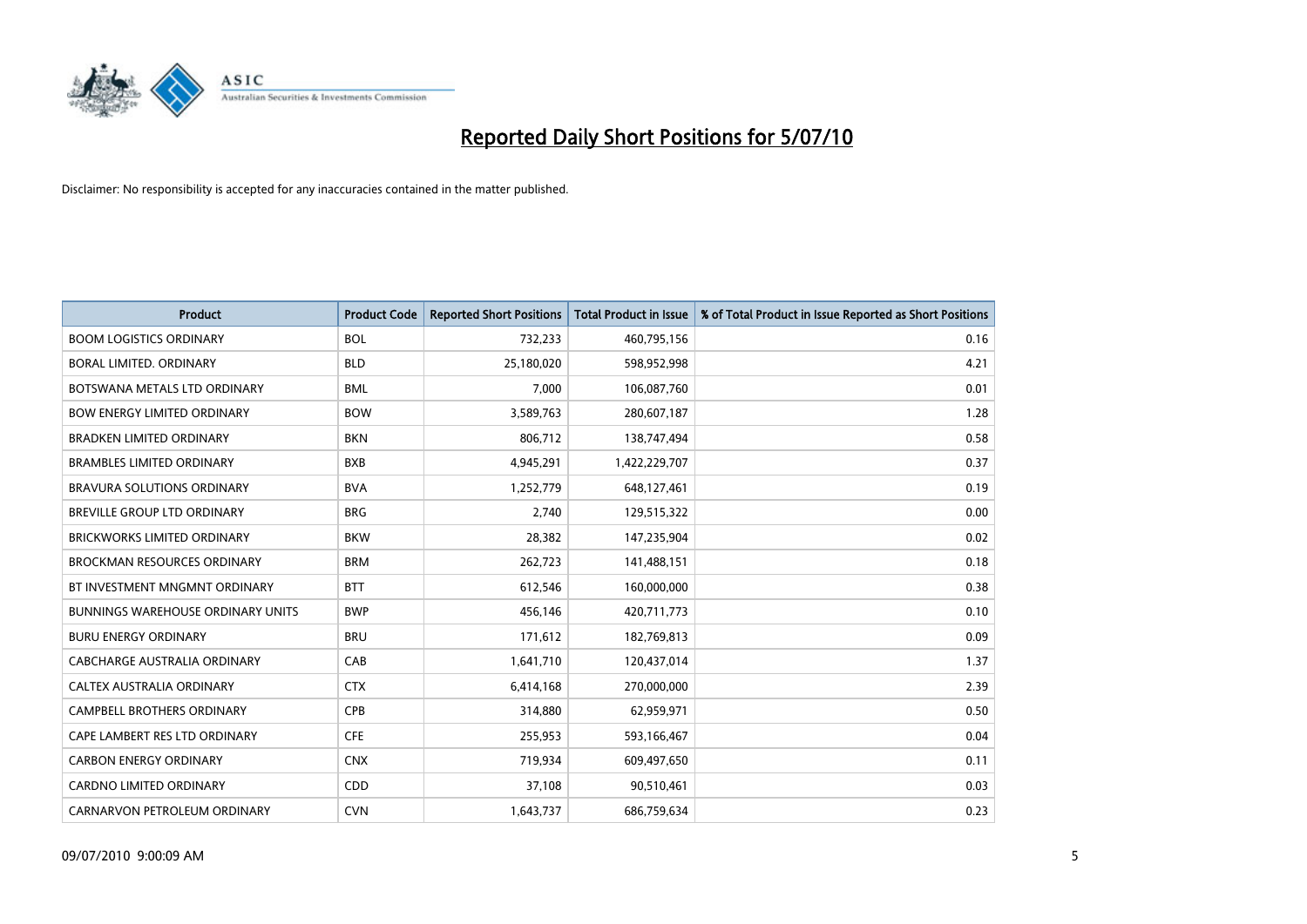

| <b>Product</b>                                | <b>Product Code</b> | <b>Reported Short Positions</b> | Total Product in Issue | % of Total Product in Issue Reported as Short Positions |
|-----------------------------------------------|---------------------|---------------------------------|------------------------|---------------------------------------------------------|
| <b>CARNEGIE WAVE ENERGY ORDINARY</b>          | <b>CWE</b>          | 83,000                          | 565,237,627            | 0.01                                                    |
| <b>CARPATHIAN RESOURCES ORDINARY</b>          | <b>CPN</b>          | 75.000                          | 265,533,501            | 0.03                                                    |
| CARPENTARIA EXP. LTD ORDINARY                 | CAP                 | 9,777                           | 71,541,301             | 0.01                                                    |
| CARSALES.COM LTD ORDINARY                     | <b>CRZ</b>          | 1,000,790                       | 232,490,800            | 0.42                                                    |
| CASH CONVERTERS ORD/DIV ACCESS                | CCV                 | 76.688                          | 379,761,025            | 0.01                                                    |
| <b>CASPIAN OIL &amp; GAS ORDINARY</b>         | <b>CIG</b>          | 50,000                          | 1,331,500,513          | 0.00                                                    |
| CATALPA RESOURCES ORDINARY                    | CAH                 | 58,521                          | 161,375,674            | 0.03                                                    |
| <b>CEC GROUP LIMITED ORDINARY</b>             | <b>CEG</b>          | 1,750                           | 79,662,662             | 0.00                                                    |
| <b>CELLNET GROUP ORDINARY</b>                 | <b>CLT</b>          | 1,342                           | 73,689,793             | 0.00                                                    |
| <b>CENTENNIAL COAL ORDINARY</b>               | <b>CEY</b>          | 10,487,374                      | 394,998,737            | 2.64                                                    |
| CENTRAL PETROLEUM ORDINARY                    | <b>CTP</b>          | 11,455                          | 907,289,333            | 0.00                                                    |
| <b>CENTRO PROPERTIES UNITS/ORD STAPLED</b>    | <b>CNP</b>          | 323,831                         | 972,414,514            | 0.03                                                    |
| <b>CENTRO RETAIL GROUP STAPLED SECURITIES</b> | <b>CER</b>          | 2,616,509                       | 2,286,399,424          | 0.11                                                    |
| <b>CERAMIC FUEL CELLS ORDINARY</b>            | <b>CFU</b>          | 132,140                         | 1,029,873,280          | 0.02                                                    |
| CFS RETAIL PROPERTY UNITS                     | <b>CFX</b>          | 68,300,145                      | 2,510,727,671          | 2.72                                                    |
| CGA MINING LIMITED ORDINARY                   | <b>CGX</b>          | 51,211                          | 331,294,976            | 0.02                                                    |
| <b>CHALLENGER DIV.PRO. STAPLED UNITS</b>      | <b>CDI</b>          | 321,840                         | 913,426,007            | 0.03                                                    |
| CHALLENGER F.S.G.LTD ORDINARY                 | <b>CGF</b>          | 14,408,050                      | 499,623,232            | 2.89                                                    |
| <b>CHALLENGER INFRAST, STAPLED UNITS</b>      | <b>CIF</b>          | 98,643                          | 318,569,798            | 0.03                                                    |
| CHANDLER MACLEOD LTD ORDINARY                 | <b>CMG</b>          | 11,970                          | 421,812,960            | 0.00                                                    |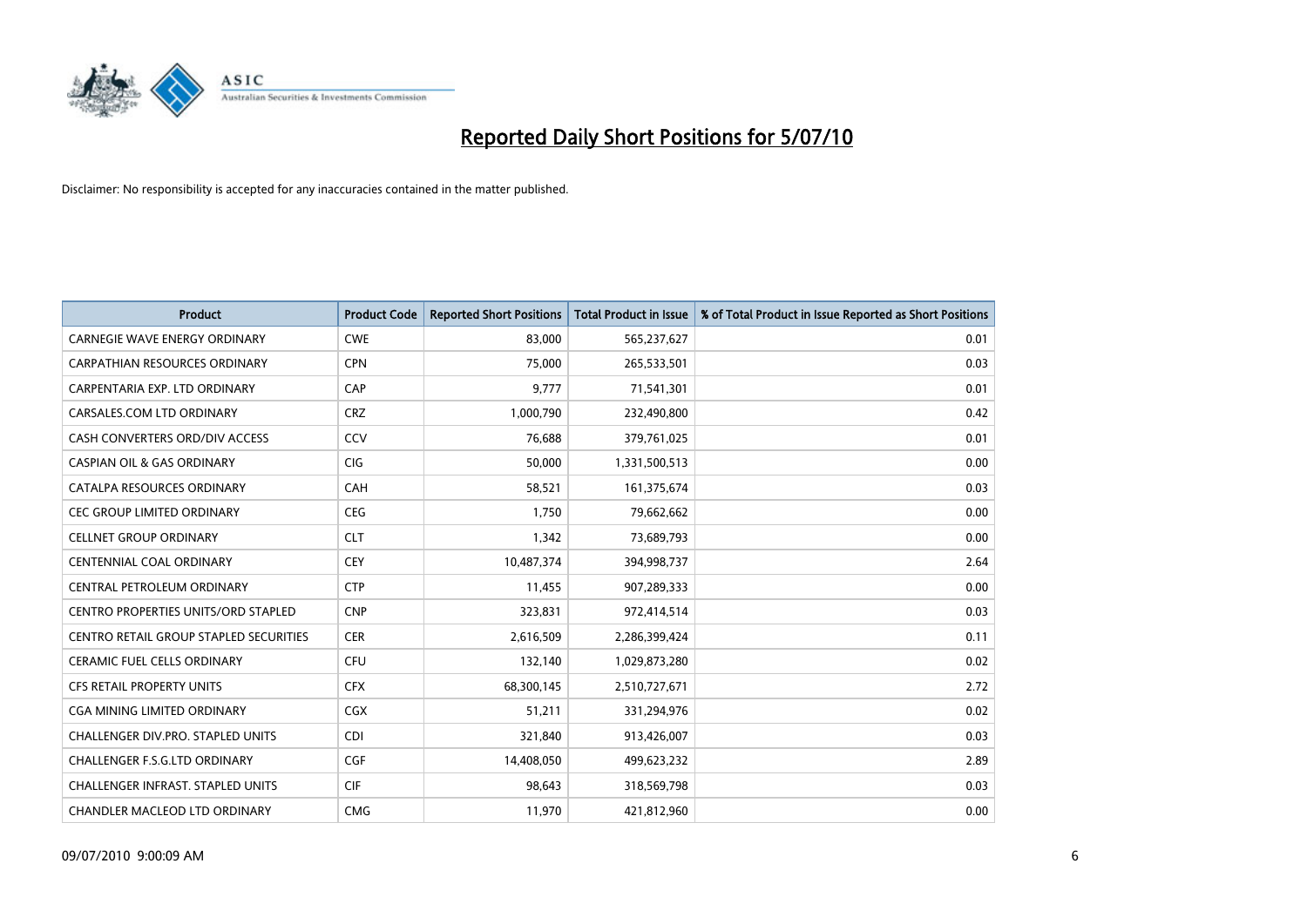

| <b>Product</b>                          | <b>Product Code</b> | <b>Reported Short Positions</b> | <b>Total Product in Issue</b> | % of Total Product in Issue Reported as Short Positions |
|-----------------------------------------|---------------------|---------------------------------|-------------------------------|---------------------------------------------------------|
| CHARTER HALL GROUP STAPLED US PROHIBIT. | <b>CHC</b>          | 342,252                         | 1,212,723,832                 | 0.02                                                    |
| <b>CHARTER HALL OFFICE UNIT</b>         | COO                 | 460,399                         | 4,872,354,215                 | 0.00                                                    |
| <b>CHARTER HALL RETAIL UNITS</b>        | <b>COR</b>          | 2,487,247                       | 1,505,216,260                 | 0.16                                                    |
| CHEMGENEX PHARMACEUT ORDINARY           | <b>CXS</b>          | 2,225                           | 283,348,870                   | 0.00                                                    |
| CITADEL RESOURCE GRP ORDINARY           | CGG                 | 8,612,728                       | 2,328,228,842                 | 0.37                                                    |
| CITIGOLD CORP LTD ORDINARY              | <b>CTO</b>          | 2,098,686                       | 908,565,634                   | 0.23                                                    |
| CLINUVEL PHARMACEUT, ORDINARY           | <b>CUV</b>          | 41,277                          | 303,188,665                   | 0.01                                                    |
| <b>CLOUGH LIMITED ORDINARY</b>          | <b>CLO</b>          | 1,063,390                       | 768,776,269                   | 0.13                                                    |
| <b>COAL &amp; ALLIED ORDINARY</b>       | <b>CNA</b>          | 3,770                           | 86,584,735                    | 0.00                                                    |
| COAL OF AFRICA LTD ORDINARY             | <b>CZA</b>          | 1,231,126                       | 530,514,663                   | 0.24                                                    |
| COCA-COLA AMATIL ORDINARY               | <b>CCL</b>          | 6,584,954                       | 754,439,669                   | 0.85                                                    |
| <b>COCHLEAR LIMITED ORDINARY</b>        | COH                 | 1,583,733                       | 56,543,401                    | 2.81                                                    |
| <b>COEUR D'ALENE MINES. CDI 1:1</b>     | <b>CXC</b>          | 3,210                           | 4,434,254                     | 0.07                                                    |
| <b>COFFEY INTERNATIONAL ORDINARY</b>    | COF                 | 111,308                         | 129,035,760                   | 0.08                                                    |
| COMMONWEALTH BANK, ORDINARY             | <b>CBA</b>          | 12,637,718                      | 1,548,737,374                 | 0.80                                                    |
| <b>COMMONWEALTH PROP ORDINARY UNITS</b> | <b>CPA</b>          | 39,976,723                      | 2,012,803,230                 | 2.00                                                    |
| <b>COMPASS RESOURCES ORDINARY</b>       | <b>CMR</b>          | 101,480                         | 147,402,920                   | 0.07                                                    |
| COMPUTERSHARE LTD ORDINARY              | CPU                 | 3,842,730                       | 555,664,059                   | 0.68                                                    |
| <b>CONNECTEAST GROUP STAPLED</b>        | <b>CEU</b>          | 30,041,591                      | 3,940,145,951                 | 0.77                                                    |
| CONQUEST MINING ORDINARY                | COT                 | 80,490                          | 353,151,103                   | 0.02                                                    |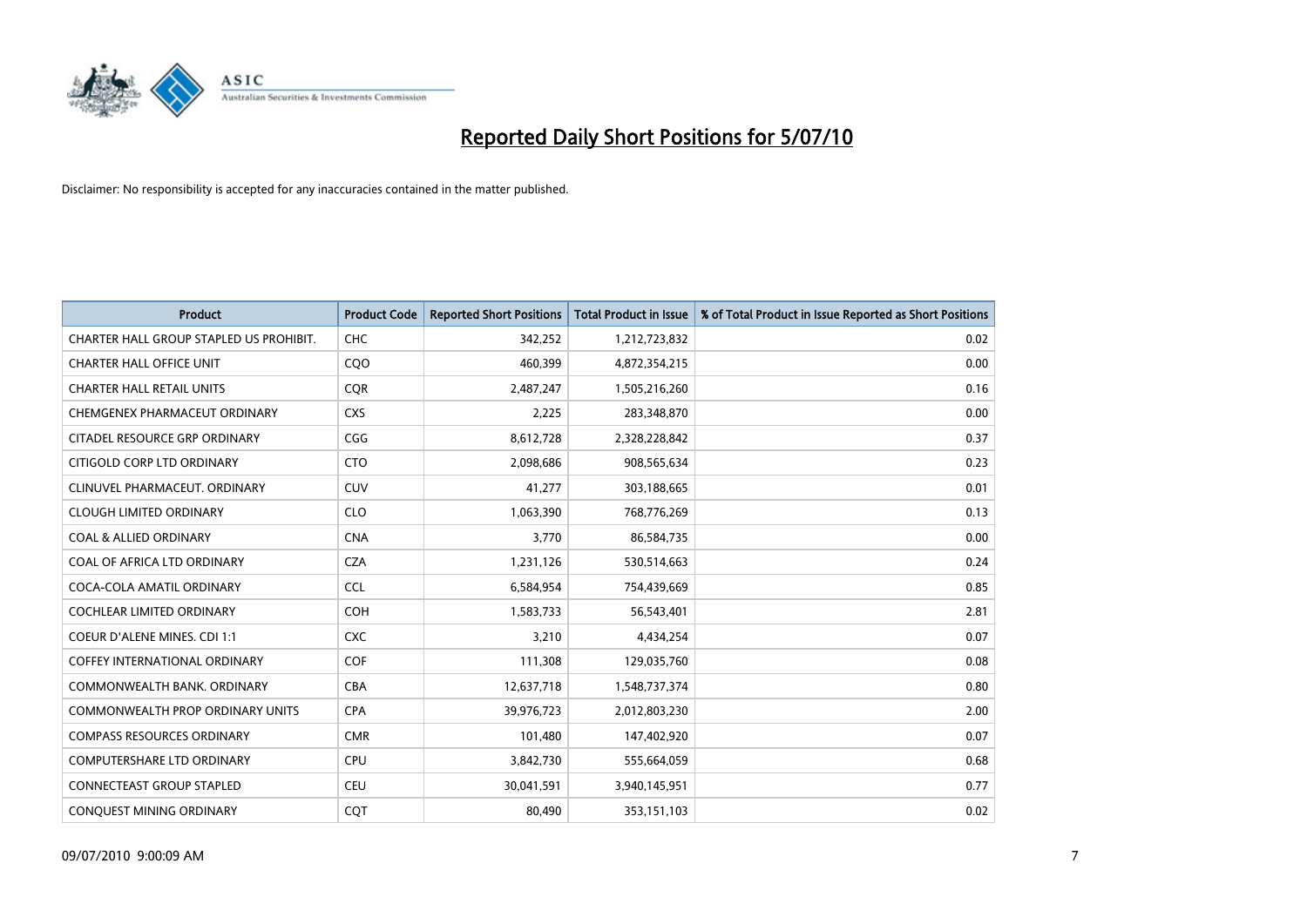

| <b>Product</b>                                  | <b>Product Code</b> | <b>Reported Short Positions</b> | <b>Total Product in Issue</b> | % of Total Product in Issue Reported as Short Positions |
|-------------------------------------------------|---------------------|---------------------------------|-------------------------------|---------------------------------------------------------|
| CONSOLIDATED MEDIA, ORDINARY                    | <b>CMI</b>          | 5,290,231                       | 620,709,233                   | 0.85                                                    |
| CONTANGO MICROCAP ORDINARY                      | <b>CTN</b>          | 7,500                           | 150,088,688                   | 0.00                                                    |
| <b>COOPER ENERGY LTD ORDINARY</b>               | <b>COE</b>          | 14,860                          | 292,576,001                   | 0.01                                                    |
| <b>COPPER STRIKE LTD ORDINARY</b>               | <b>CSE</b>          | 714                             | 116,455,571                   | 0.00                                                    |
| <b>CORPORATE EXPRESS ORDINARY</b>               | <b>CXP</b>          | 487,476                         | 169,366,966                   | 0.29                                                    |
| <b>COUNT FINANCIAL ORDINARY</b>                 | COU                 | 1,504,741                       | 258,835,269                   | 0.58                                                    |
| <b>CRANE GROUP LIMITED ORDINARY</b>             | <b>CRG</b>          | 3,656,309                       | 78,286,427                    | 4.65                                                    |
| <b>CREDIT SUISSE PL100 ORD/UNITS FULLY PAID</b> | <b>CSW</b>          | 2,400,000                       | 40,344,995                    | 5.95                                                    |
| CROMWELL GROUP STAPLED SECURITIES               | <b>CMW</b>          | 106,982                         | 807,834,934                   | 0.01                                                    |
| <b>CROWN LIMITED ORDINARY</b>                   | <b>CWN</b>          | 7,287,834                       | 753,555,290                   | 0.95                                                    |
| <b>CSG LIMITED ORDINARY</b>                     | CSV                 | 135,357                         | 242,060,195                   | 0.05                                                    |
| <b>CSL LIMITED ORDINARY</b>                     | <b>CSL</b>          | 17,062,136                      | 549,692,916                   | 3.09                                                    |
| <b>CSR LIMITED ORDINARY</b>                     | <b>CSR</b>          | 15,104,479                      | 1,514,920,814                 | 0.97                                                    |
| <b>CUDECO LIMITED ORDINARY</b>                  | CDU                 | 1,219,333                       | 137,285,632                   | 0.87                                                    |
| <b>CUSTOMERS LIMITED ORDINARY</b>               | <b>CUS</b>          | 126,964                         | 135,521,531                   | 0.09                                                    |
| DAVID JONES LIMITED ORDINARY                    | <b>DIS</b>          | 17,534,405                      | 510,945,759                   | 3.40                                                    |
| DECMIL GROUP LIMITED ORDINARY                   | <b>DCG</b>          | 17,397                          | 123,554,568                   | 0.01                                                    |
| DEEP YELLOW LIMITED ORDINARY                    | <b>DYL</b>          | 38,593                          | 1,125,814,458                 | 0.00                                                    |
| DEVINE LIMITED ORDINARY                         | <b>DVN</b>          | 1,000                           | 634,918,223                   | 0.00                                                    |
| DEXUS PROPERTY GROUP STAPLED UNITS              | <b>DXS</b>          | 7,130,748                       | 4,820,821,799                 | 0.16                                                    |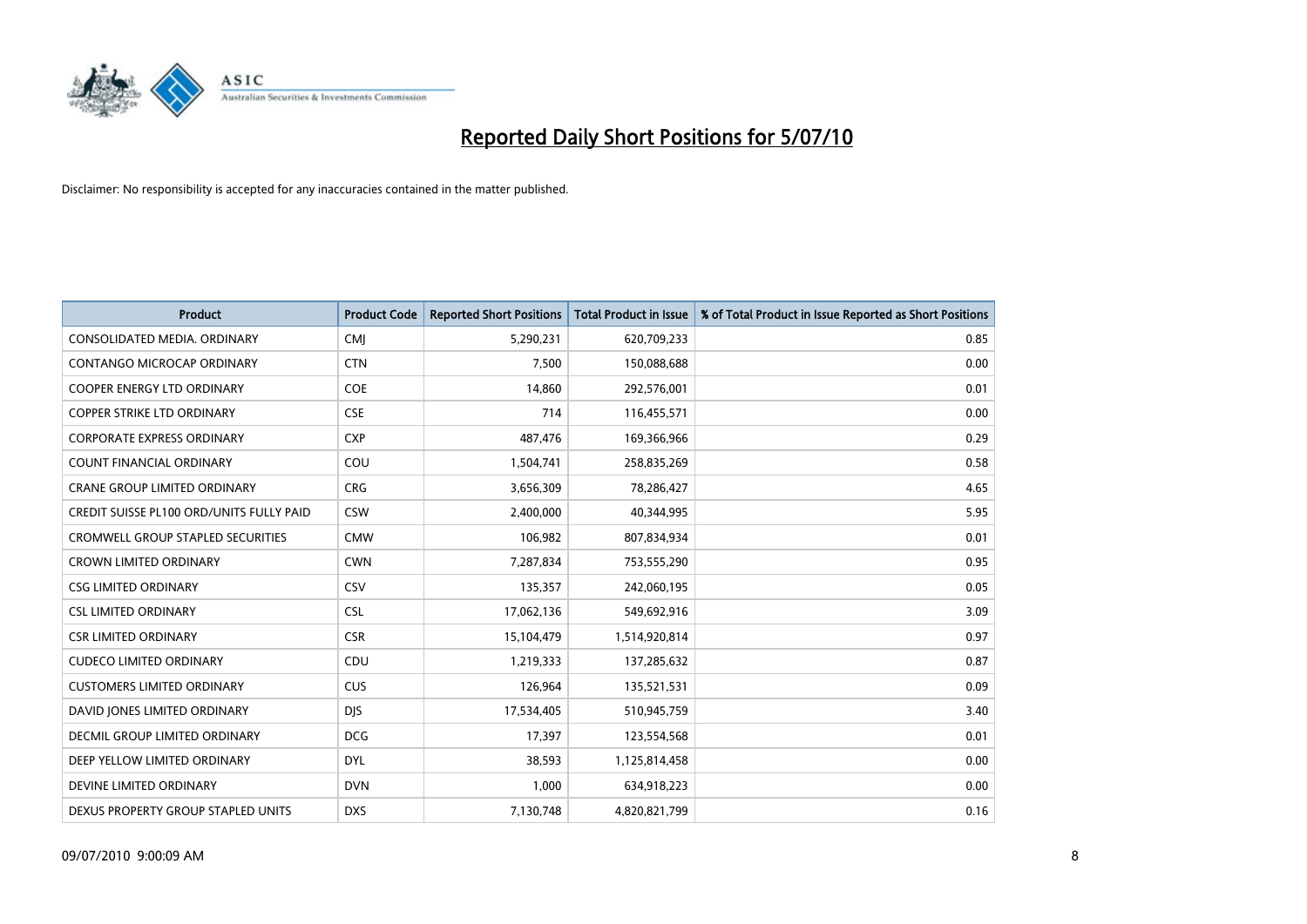

| <b>Product</b>                            | <b>Product Code</b> | <b>Reported Short Positions</b> | Total Product in Issue | % of Total Product in Issue Reported as Short Positions |
|-------------------------------------------|---------------------|---------------------------------|------------------------|---------------------------------------------------------|
| <b>DOMINION MINING ORDINARY</b>           | <b>DOM</b>          | 233,989                         | 103,327,059            | 0.22                                                    |
| DOWNER EDI LIMITED ORDINARY               | <b>DOW</b>          | 923,200                         | 336,582,351            | 0.27                                                    |
| DUET GROUP STAPLED US PROHIBIT.           | <b>DUE</b>          | 1,416,047                       | 870,559,400            | 0.16                                                    |
| <b>EASTERN STAR GAS ORDINARY</b>          | <b>ESG</b>          | 7,740,940                       | 872,224,422            | 0.88                                                    |
| EDT RETAIL TRUST UNITS                    | <b>EDT</b>          | 411,664                         | 4,700,290,868          | 0.01                                                    |
| <b>ELDERS LIMITED ORDINARY</b>            | <b>ELD</b>          | 11,738,173                      | 448,598,480            | 2.64                                                    |
| ELDORADO GOLD CORP CDI 1:1                | EAU                 | 44.896                          | 23,021,561             | 0.19                                                    |
| ELIXIR PETROLEUM LTD ORDINARY             | <b>EXR</b>          | 324,400                         | 188,988,472            | 0.17                                                    |
| <b>EMECO HOLDINGS ORDINARY</b>            | <b>EHL</b>          | 3,973,185                       | 631,237,586            | 0.63                                                    |
| <b>ENERGY RESOURCES ORDINARY 'A'</b>      | <b>ERA</b>          | 247,924                         | 190,737,934            | 0.11                                                    |
| <b>ENERGY WORLD CORPOR, ORDINARY</b>      | <b>EWC</b>          | 8,056,647                       | 1,561,166,672          | 0.50                                                    |
| <b>ENTEK ENERGY LTD ORDINARY</b>          | <b>ETE</b>          | 489,903                         | 225,192,535            | 0.22                                                    |
| <b>ENTELLECT SOLUTIONS ORDINARY</b>       | <b>ESN</b>          | 464.050                         | 1,740,334,200          | 0.03                                                    |
| <b>ENVESTRA LIMITED ORDINARY</b>          | <b>ENV</b>          | 1,099,935                       | 1,386,827,962          | 0.07                                                    |
| EQUINOX MINERALS LTD CHESS DEPOSITARY INT | EON                 | 10,650,164                      | 707,636,545            | 1.49                                                    |
| <b>EVEREST FINANCIAL ORDINARY</b>         | <b>EFG</b>          | 4.300                           | 251,442,316            | 0.00                                                    |
| <b>EXTRACT RESOURCES ORDINARY</b>         | <b>EXT</b>          | 1,942,018                       | 243,150,558            | 0.81                                                    |
| FAIRFAX MEDIA LTD ORDINARY                | <b>FXI</b>          | 287,644,429                     | 2,351,955,725          | 12.22                                                   |
| <b>FANTASTIC HOLDINGS ORDINARY</b>        | <b>FAN</b>          | 3,000                           | 102,669,351            | 0.00                                                    |
| FERRAUS LIMITED ORDINARY                  | <b>FRS</b>          | 370                             | 202,695,137            | 0.00                                                    |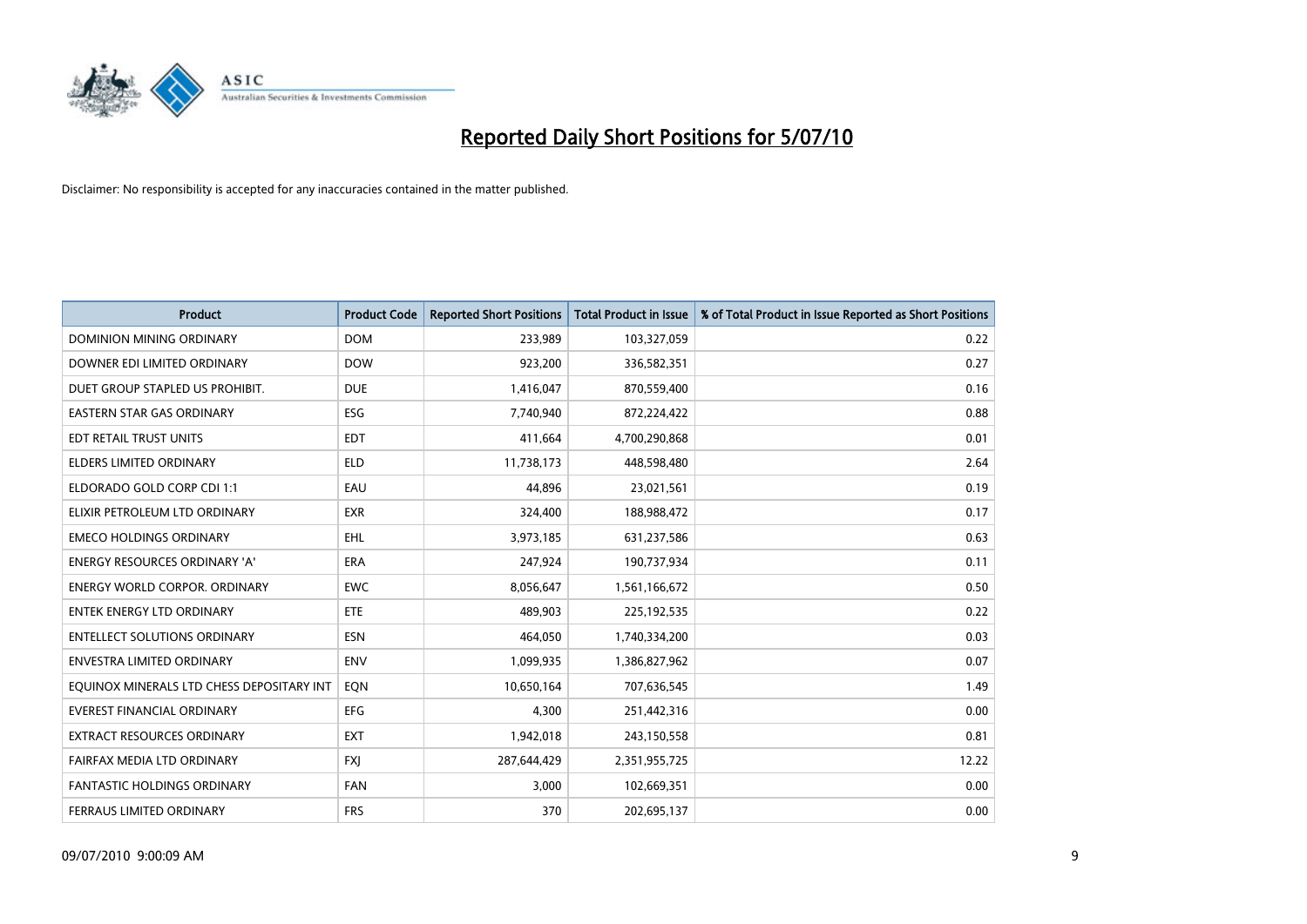

| <b>Product</b>                        | <b>Product Code</b> | <b>Reported Short Positions</b> | <b>Total Product in Issue</b> | % of Total Product in Issue Reported as Short Positions |
|---------------------------------------|---------------------|---------------------------------|-------------------------------|---------------------------------------------------------|
| FISHER & PAYKEL APP. ORDINARY         | <b>FPA</b>          | 9,096,080                       | 724,235,162                   | 1.25                                                    |
| FISHER & PAYKEL H. ORDINARY           | <b>FPH</b>          | 1,271,686                       | 512,350,546                   | 0.25                                                    |
| FKP PROPERTY GROUP STAPLED SECURITIES | <b>FKP</b>          | 5,399,812                       | 1,166,821,398                 | 0.45                                                    |
| FLEETWOOD CORP ORDINARY               | <b>FWD</b>          | 95,177                          | 53,967,182                    | 0.16                                                    |
| FLETCHER BUILDING ORDINARY            | <b>FBU</b>          | 361,234                         | 606,946,993                   | 0.05                                                    |
| FLEXIGROUP LIMITED ORDINARY           | <b>FXL</b>          | 391,566                         | 270,818,164                   | 0.14                                                    |
| FLIGHT CENTRE ORDINARY                | <b>FLT</b>          | 2,599,991                       | 99,780,631                    | 2.60                                                    |
| FLINDERS MINES LTD ORDINARY           | <b>FMS</b>          | 20,752,618                      | 1,819,849,571                 | 1.15                                                    |
| FORTE ENERGY NL ORDINARY              | <b>FTE</b>          | 2,658,986                       | 580,658,031                   | 0.46                                                    |
| FORTESCUE METALS GRP ORDINARY         | <b>FMG</b>          | 20,140,689                      | 3,107,091,870                 | 0.63                                                    |
| <b>FOSTER'S GROUP ORDINARY</b>        | FGL                 | 9,422,973                       | 1,930,432,682                 | 0.49                                                    |
| FTD CORPORATION ORDINARY              | <b>FTD</b>          | 8,088                           | 100,421,069                   | 0.01                                                    |
| FUNTASTIC LIMITED ORDINARY            | <b>FUN</b>          | 322,528                         | 340,997,682                   | 0.09                                                    |
| <b>G.U.D. HOLDINGS ORDINARY</b>       | <b>GUD</b>          | 207,696                         | 65,885,213                    | 0.31                                                    |
| <b>GALAXY RESOURCES ORDINARY</b>      | <b>GXY</b>          | 132,241                         | 190,553,358                   | 0.07                                                    |
| <b>GEODYNAMICS LIMITED ORDINARY</b>   | GDY                 | 431,657                         | 292,840,219                   | 0.15                                                    |
| <b>GINDALBIE METALS LTD ORDINARY</b>  | GBG                 | 7,132,346                       | 849,478,099                   | 0.82                                                    |
| <b>GIRALIA RESOURCES NL ORDINARY</b>  | <b>GIR</b>          | 530,095                         | 178,310,170                   | 0.29                                                    |
| <b>GLOBAL IRON LIMITED ORDINARY</b>   | <b>GFE</b>          | 45,932                          | 18,125,002                    | 0.25                                                    |
| <b>GLOBAL MINING ORDINARY</b>         | <b>GMI</b>          | 8,951                           | 199,725,607                   | 0.00                                                    |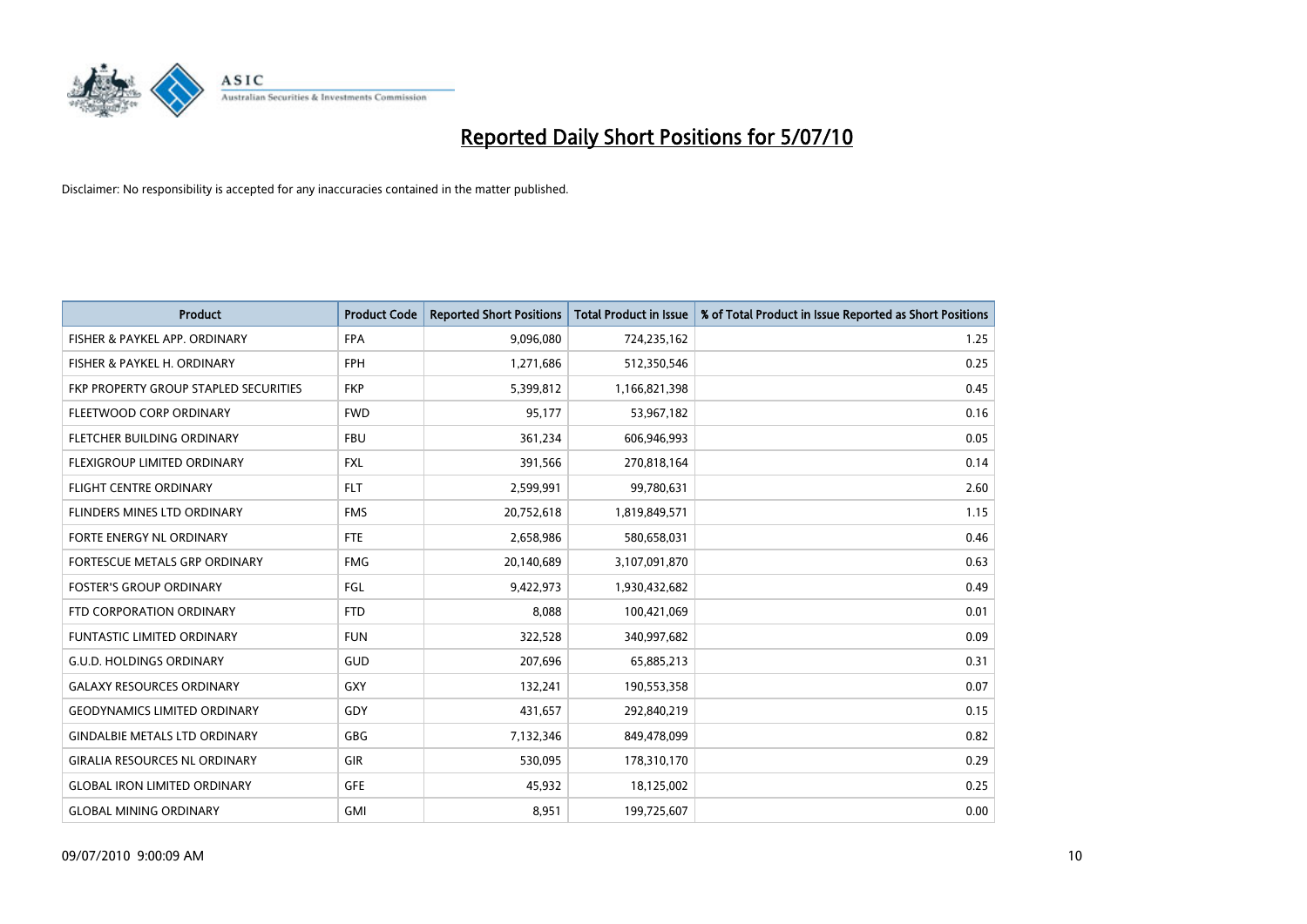

| <b>Product</b>                            | <b>Product Code</b> | <b>Reported Short Positions</b> | <b>Total Product in Issue</b> | % of Total Product in Issue Reported as Short Positions |
|-------------------------------------------|---------------------|---------------------------------|-------------------------------|---------------------------------------------------------|
| <b>GLOUCESTER COAL ORDINARY</b>           | GCL                 | 279,845                         | 81,962,133                    | 0.35                                                    |
| <b>GME RESOURCES LTD ORDINARY</b>         | <b>GME</b>          | 800                             | 302,352,750                   | 0.00                                                    |
| <b>GOLDEN GATE PETROL ORDINARY</b>        | GGP                 | 11,538                          | 975,826,623                   | 0.00                                                    |
| <b>GOLDEN WEST RESOURCE ORDINARY</b>      | <b>GWR</b>          | 1,617                           | 143,135,763                   | 0.00                                                    |
| <b>GOODMAN FIELDER, ORDINARY</b>          | GFF                 | 3,137,197                       | 1,380,386,438                 | 0.23                                                    |
| <b>GOODMAN GROUP STAPLED US PROHIBIT.</b> | <b>GMG</b>          | 7,363,025                       | 6,369,751,394                 | 0.11                                                    |
| <b>GPT GROUP STAPLED SEC.</b>             | <b>GPT</b>          | 14,261,089                      | 1,855,529,431                 | 0.75                                                    |
| <b>GRAINCORP LIMITED A CLASS ORDINARY</b> | <b>GNC</b>          | 4,934,616                       | 198,318,900                   | 2.47                                                    |
| <b>GRANGE RESOURCES. ORDINARY</b>         | GRR                 | 1,614,358                       | 1,151,778,896                 | 0.14                                                    |
| <b>GREAT SOUTHERN LTD ORDINARY</b>        | <b>GTP</b>          | 4,908,484                       | 643,234,118                   | 0.76                                                    |
| <b>GREENLAND MIN EN LTD ORDINARY</b>      | GGG                 | 42,900                          | 232,258,247                   | 0.02                                                    |
| <b>GUNNS LIMITED ORDINARY</b>             | <b>GNS</b>          | 8,844,674                       | 806,734,892                   | 1.09                                                    |
| <b>GWA INTERNATIONAL ORDINARY</b>         | <b>GWT</b>          | 4,790,723                       | 301,102,514                   | 1.60                                                    |
| <b>HARVEY NORMAN ORDINARY</b>             | <b>HVN</b>          | 35,779,147                      | 1,062,316,784                 | 3.36                                                    |
| HASTIE GROUP LIMITED ORDINARY             | <b>HST</b>          | 573,565                         | 239,716,924                   | 0.23                                                    |
| HASTINGS DIVERSIFIED STAPLED SECURITY     | <b>HDF</b>          | 619,728                         | 500,273,209                   | 0.12                                                    |
| HEALTHSCOPE LIMITED ORDINARY              | <b>HSP</b>          | 1,149,965                       | 317,010,025                   | 0.37                                                    |
| <b>HEARTWARE INT INC CDI 35:1</b>         | <b>HIN</b>          | 272,008                         | 72,583,000                    | 0.37                                                    |
| <b>HENDERSON GROUP CDI 1:1</b>            | <b>HGG</b>          | 6,513,344                       | 563,460,089                   | 1.13                                                    |
| HEA HOLDINGS LIMITED ORDINARY             | <b>HFA</b>          | 1,860,201                       | 469,330,170                   | 0.39                                                    |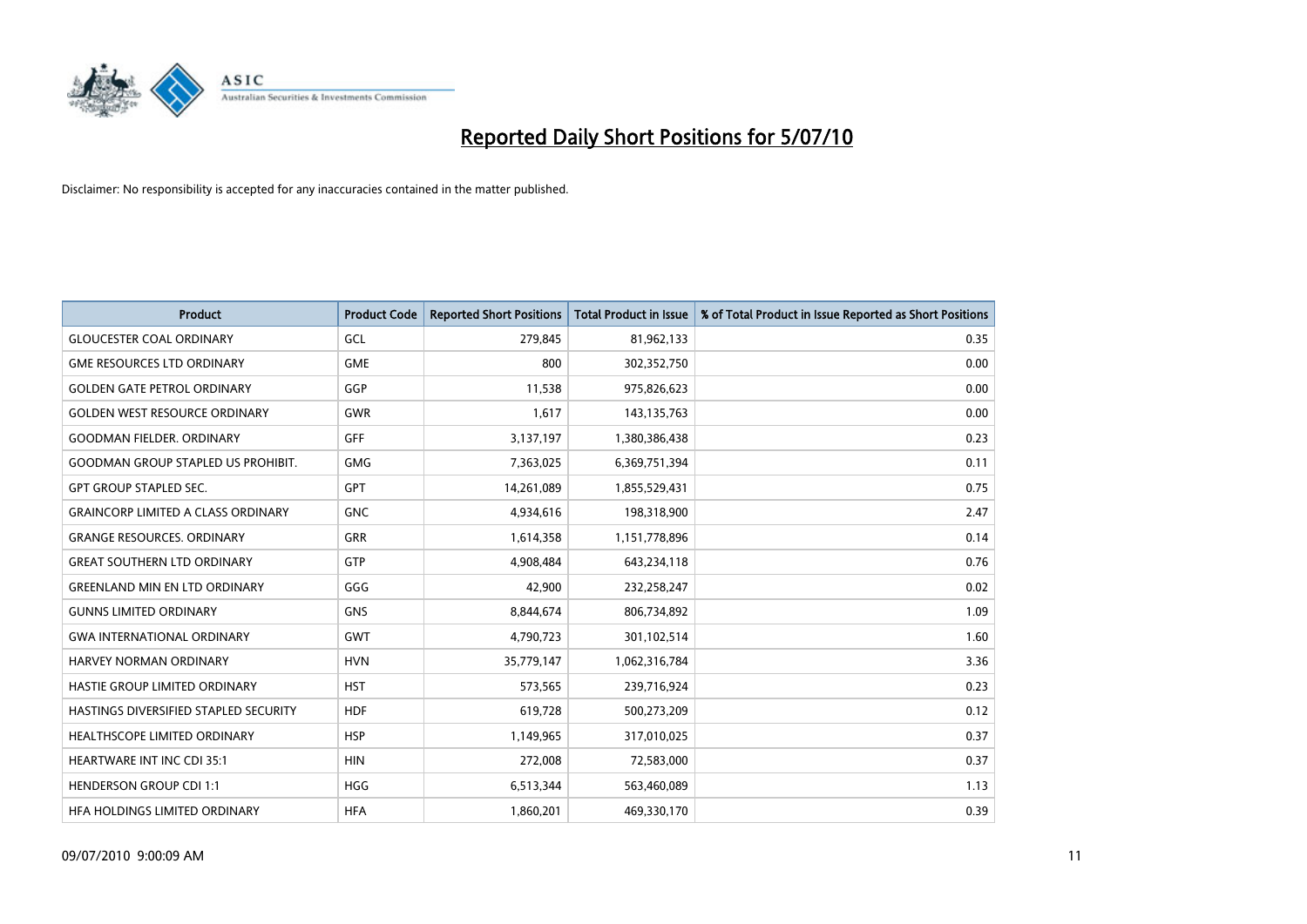

| <b>Product</b>                           | <b>Product Code</b> | <b>Reported Short Positions</b> | <b>Total Product in Issue</b> | % of Total Product in Issue Reported as Short Positions |
|------------------------------------------|---------------------|---------------------------------|-------------------------------|---------------------------------------------------------|
| <b>HIGHLANDS PACIFIC ORDINARY</b>        | HIG                 | 2,382,805                       | 668,112,148                   | 0.36                                                    |
| HILLGROVE RES LTD ORDINARY               | <b>HGO</b>          | 172,848                         | 481,137,223                   | 0.04                                                    |
| HILLS INDUSTRIES LTD ORDINARY            | <b>HIL</b>          | 3,375,735                       | 248,219,660                   | 1.34                                                    |
| HORIZON OIL LIMITED ORDINARY             | <b>HZN</b>          | 2,621,499                       | 1,126,621,515                 | 0.23                                                    |
| <b>ICON ENERGY LIMITED ORDINARY</b>      | <b>ICN</b>          | 245,947                         | 439,801,394                   | 0.07                                                    |
| IDT AUSTRALIA LTD ORDINARY               | <b>IDT</b>          | 18,000                          | 43,096,294                    | 0.04                                                    |
| <b>IINET LIMITED ORDINARY</b>            | <b>IIN</b>          | 116,980                         | 151,896,119                   | 0.07                                                    |
| <b>ILUKA RESOURCES ORDINARY</b>          | <b>ILU</b>          | 11,355,169                      | 418,700,517                   | 2.71                                                    |
| <b>IMDEX LIMITED ORDINARY</b>            | <b>IMD</b>          | 391,166                         | 195,037,128                   | 0.20                                                    |
| IMF (AUSTRALIA) LTD ORDINARY             | <b>IMF</b>          | 423,389                         | 122,496,819                   | 0.34                                                    |
| <b>IMX RESOURCES LTD ORDINARY</b>        | <b>IXR</b>          | 20,000                          | 230,802,803                   | 0.01                                                    |
| <b>INCITEC PIVOT ORDINARY</b>            | <b>IPL</b>          | 3,472,983                       | 1,624,932,978                 | 0.20                                                    |
| <b>INDAGO RESOURCES LTD ORDINARY</b>     | IDG                 | 8.179                           | 99,449,536                    | 0.01                                                    |
| <b>INDEPENDENCE GROUP ORDINARY</b>       | <b>IGO</b>          | 406.591                         | 113,813,539                   | 0.36                                                    |
| INDOPHIL RESOURCES ORDINARY              | <b>IRN</b>          | 868,127                         | 423,428,803                   | 0.21                                                    |
| <b>INDUSTREA LIMITED ORDINARY</b>        | IDL                 | 1,202,727                       | 956,668,877                   | 0.11                                                    |
| <b>INFIGEN ENERGY STAPLED SECURITIES</b> | <b>IFN</b>          | 5,876,022                       | 760,374,428                   | 0.77                                                    |
| ING INDUSTRIAL FUND UNITS                | <b>IIF</b>          | 7,443,911                       | 2,592,249,647                 | 0.28                                                    |
| ING OFFICE FUND STAPLED SECURITIES       | <b>IOF</b>          | 5,784,961                       | 2,729,071,212                 | 0.21                                                    |
| ING RE COM GROUP STAPLED SECURITIES      | <b>ILF</b>          | 9.075                           | 441,029,194                   | 0.00                                                    |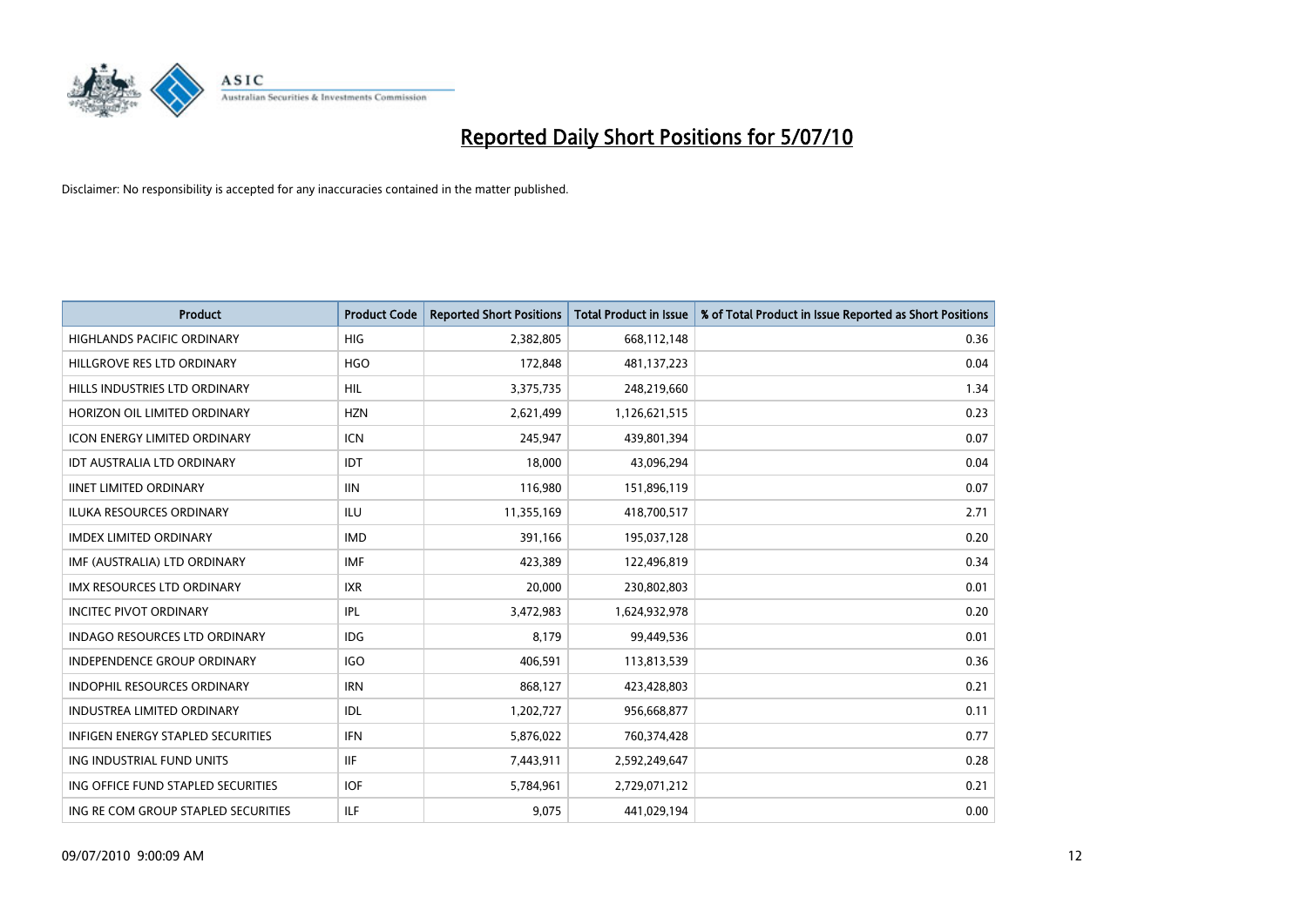

| <b>Product</b>                                  | <b>Product Code</b> | <b>Reported Short Positions</b> | <b>Total Product in Issue</b> | % of Total Product in Issue Reported as Short Positions |
|-------------------------------------------------|---------------------|---------------------------------|-------------------------------|---------------------------------------------------------|
| INNAMINCKA PETROLEUM ORDINARY                   | <b>INP</b>          | 14,205                          | 261,548,890                   | 0.01                                                    |
| <b>INSURANCE AUSTRALIA ORDINARY</b>             | <b>IAG</b>          | 6,555,359                       | 2,078,994,021                 | 0.29                                                    |
| <b>INTEGRA MINING LTD, ORDINARY</b>             | <b>IGR</b>          | 2,034,113                       | 755,792,394                   | 0.26                                                    |
| INTOLL GROUP STAPLED SECURITIES                 | <b>ITO</b>          | 12,258,431                      | 2,261,732,048                 | 0.53                                                    |
| <b>INTREPID MINES ORDINARY</b>                  | <b>IAU</b>          | 149.699                         | 429,581,466                   | 0.03                                                    |
| <b>INVOCARE LIMITED ORDINARY</b>                | <b>IVC</b>          | 1,238,358                       | 102,069,091                   | 1.21                                                    |
| ION LIMITED ORDINARY                            | <b>ION</b>          | 164,453                         | 256,365,105                   | 0.06                                                    |
| <b>IOOF HOLDINGS LTD ORDINARY</b>               | <b>IFL</b>          | 1,899,598                       | 229,794,395                   | 0.81                                                    |
| <b>IRESS MARKET TECH. ORDINARY</b>              | <b>IRE</b>          | 1,045,488                       | 126,018,142                   | 0.82                                                    |
| <b>IRON ORE HOLDINGS ORDINARY</b>               | <b>IOH</b>          | 28,246                          | 135,374,850                   | 0.02                                                    |
| <b>ISHARES MSCI EAFE CDI 1:1</b>                | <b>IVE</b>          | 61,945                          | 590,400,000                   | 0.01                                                    |
| ISHARES MSCI EM MKTS CDI 1:1                    | <b>IEM</b>          | 62,198                          | 425,700,000                   | 0.01                                                    |
| <b>ISOFT GROUP LIMITED ORDINARY</b>             | <b>ISF</b>          | 12,687,722                      | 1,037,994,023                 | 1.21                                                    |
| <b>IVANHOE AUSTRALIA ORDINARY</b>               | <b>IVA</b>          | 252.061                         | 70,955,953                    | 0.36                                                    |
| <b>JABIRU METALS LTD ORDINARY</b>               | <b>JML</b>          | 619,365                         | 552,619,180                   | 0.10                                                    |
| <b>JAMES HARDIE INDUST CHESS DEPOSITARY INT</b> | <b>IHX</b>          | 15,533,309                      | 435,438,790                   | 3.56                                                    |
| <b>JAMESON RESOURCES ORDINARY</b>               | <b>JAL</b>          | 1,600,000                       | 63,885,910                    | 2.50                                                    |
| <b>JB HI-FI LIMITED ORDINARY</b>                | <b>IBH</b>          | 4,459,299                       | 108,344,987                   | 4.12                                                    |
| <b>KAGARA LTD ORDINARY</b>                      | KZL                 | 3,743,634                       | 674,489,717                   | 0.54                                                    |
| KAROON GAS AUSTRALIA ORDINARY                   | <b>KAR</b>          | 333,313                         | 177,546,198                   | 0.18                                                    |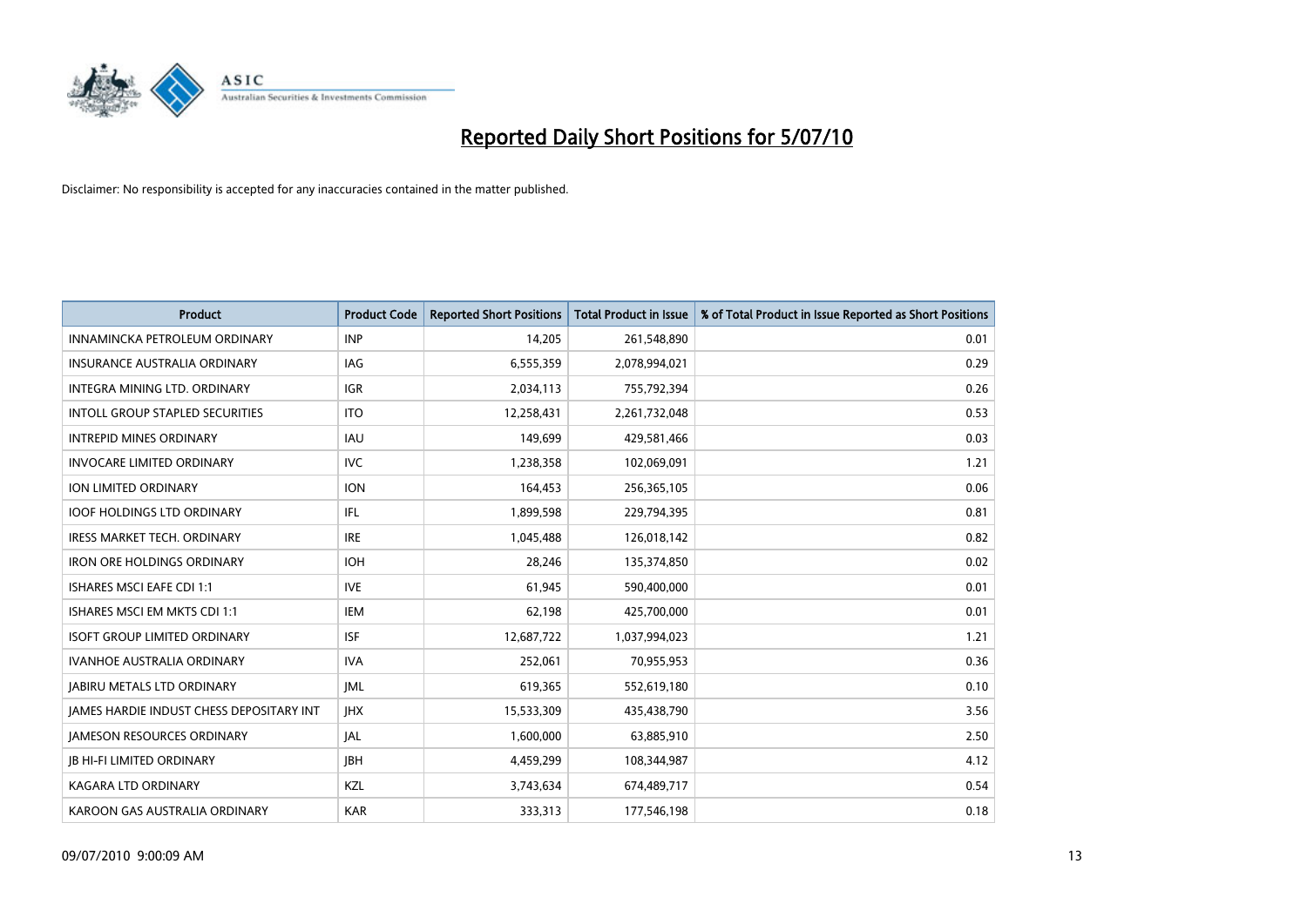

| <b>Product</b>                        | <b>Product Code</b> | <b>Reported Short Positions</b> | Total Product in Issue | % of Total Product in Issue Reported as Short Positions |
|---------------------------------------|---------------------|---------------------------------|------------------------|---------------------------------------------------------|
| KATHMANDU HOLD LTD ORDINARY           | <b>KMD</b>          | 1,011,524                       | 200,000,000            | 0.50                                                    |
| <b>KEYBRIDGE CAPITAL ORDINARY</b>     | <b>KBC</b>          | 5,999                           | 172,070,564            | 0.00                                                    |
| KIMBERLEY METALS LTD ORDINARY         | <b>KBL</b>          | 260,945                         | 94,490,816             | 0.27                                                    |
| KINGSGATE CONSOLID. ORDINARY          | <b>KCN</b>          | 417,198                         | 100,495,783            | 0.40                                                    |
| LEIGHTON HOLDINGS ORDINARY            | LEI                 | 2,711,523                       | 300,687,299            | 0.88                                                    |
| LEND LEASE GROUP UNIT/ORD STAPLED     | LLC                 | 866,749                         | 565,558,754            | 0.15                                                    |
| LIHIR GOLD LIMITED. ORDINARY          | LGL                 | 24,621,719                      | 2,368,729,935          | 1.05                                                    |
| LINC ENERGY LTD ORDINARY              | <b>LNC</b>          | 1,520,691                       | 489,093,470            | 0.30                                                    |
| LIQUEFIED NATURAL ORDINARY            | LNG                 | 133,510                         | 213,339,015            | 0.06                                                    |
| LYNAS CORPORATION ORDINARY            | <b>LYC</b>          | 12,642,677                      | 1,655,499,093          | 0.75                                                    |
| MAC SERVICES (THE) ORDINARY           | <b>MSL</b>          | 85,583                          | 165,966,692            | 0.05                                                    |
| MACARTHUR COAL ORDINARY               | <b>MCC</b>          | 859,673                         | 254,333,109            | 0.33                                                    |
| <b>MACMAHON HOLDINGS ORDINARY</b>     | <b>MAH</b>          | 10,110,947                      | 733,711,705            | 1.38                                                    |
| MACO ATLAS ROADS GRP ORDINARY STAPLED | <b>MOA</b>          | 1,292,471                       | 452,345,907            | 0.28                                                    |
| MACQUARIE GROUP LTD ORDINARY          | MQG                 | 6,627,071                       | 344,567,851            | 1.92                                                    |
| <b>MANTRA RESOURCES ORDINARY</b>      | <b>MRU</b>          | 92,779                          | 130,229,188            | 0.07                                                    |
| MAP GROUP STAPLED US PROHIBIT.        | <b>MAP</b>          | 6,348,040                       | 1,861,210,782          | 0.35                                                    |
| <b>MARION ENERGY ORDINARY</b>         | <b>MAE</b>          | 374,994                         | 429,822,043            | 0.09                                                    |
| <b>MCPHERSON'S LTD ORDINARY</b>       | <b>MCP</b>          | 4,064                           | 71,651,758             | 0.00                                                    |
| MEDUSA MINING LTD ORDINARY            | <b>MML</b>          | 147,200                         | 187,584,911            | 0.08                                                    |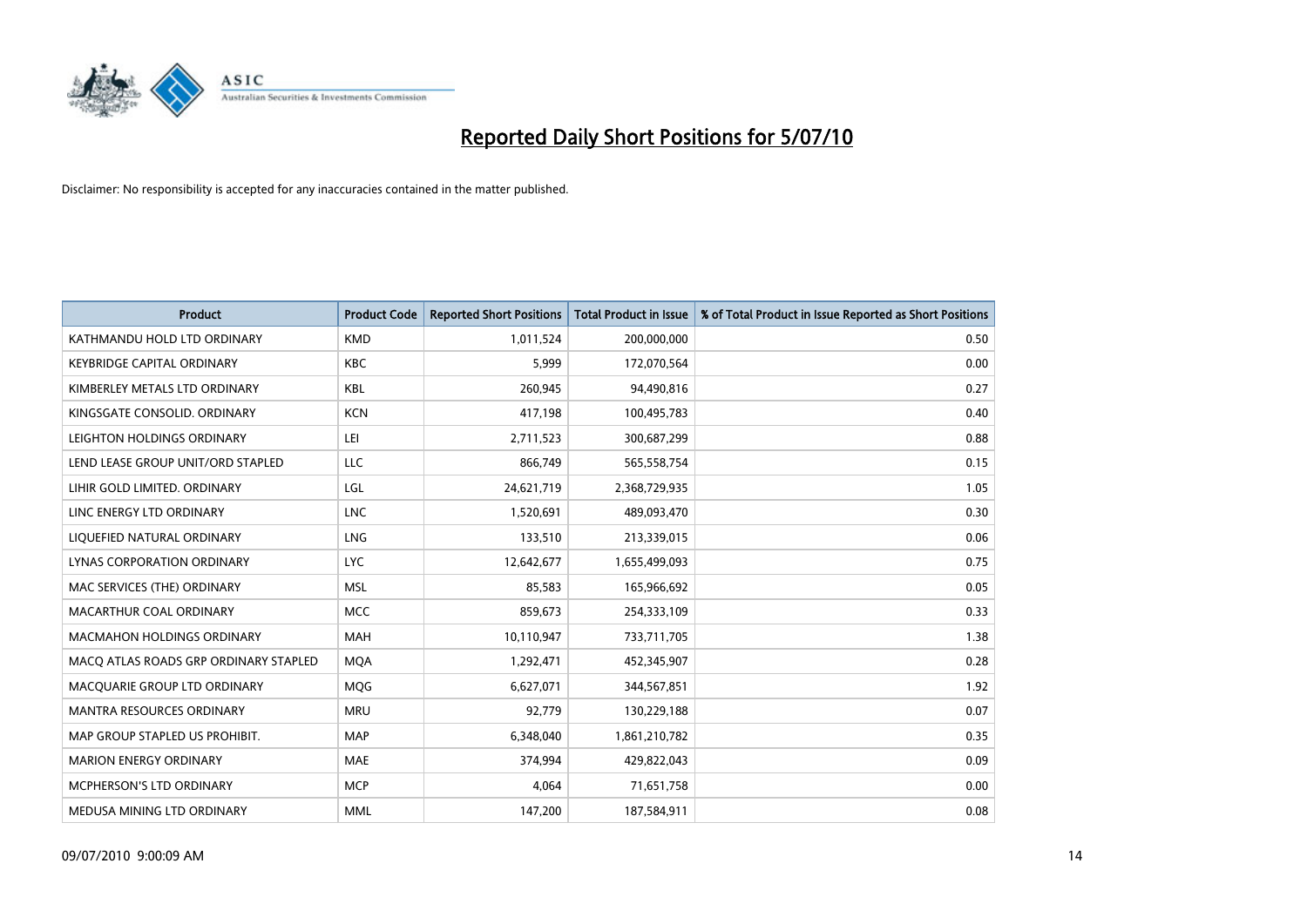

| <b>Product</b>                    | <b>Product Code</b> | <b>Reported Short Positions</b> | <b>Total Product in Issue</b> | % of Total Product in Issue Reported as Short Positions |
|-----------------------------------|---------------------|---------------------------------|-------------------------------|---------------------------------------------------------|
| MELBOURNE IT LIMITED ORDINARY     | <b>MLB</b>          | 166,183                         | 79,569,967                    | 0.21                                                    |
| MEO AUSTRALIA LTD ORDINARY        | <b>MEO</b>          | 742,808                         | 477,220,955                   | 0.15                                                    |
| <b>MERMAID MARINE ORDINARY</b>    | <b>MRM</b>          | 441,413                         | 186,844,825                   | 0.24                                                    |
| METALS X LIMITED ORDINARY         | <b>MLX</b>          | 326,940                         | 1,365,661,782                 | 0.03                                                    |
| METCASH LIMITED ORDINARY          | <b>MTS</b>          | 19,706,292                      | 765,644,031                   | 2.55                                                    |
| METGASCO LIMITED ORDINARY         | <b>MEL</b>          | 389,340                         | 249,006,674                   | 0.15                                                    |
| MICLYN EXP OFFSHR ORDINARY        | <b>MIO</b>          | 206.799                         | 271,700,000                   | 0.07                                                    |
| MINARA RESOURCES ORDINARY         | <b>MRE</b>          | 4,930,468                       | 1,167,783,517                 | 0.42                                                    |
| MINCOR RESOURCES NL ORDINARY      | <b>MCR</b>          | 1,986,065                       | 200,184,686                   | 1.00                                                    |
| MINERAL DEPOSITS ORDINARY         | <b>MDL</b>          | 1,304,792                       | 580,576,525                   | 0.21                                                    |
| MINERAL RESOURCES, ORDINARY       | <b>MIN</b>          | 607,678                         | 161,231,458                   | 0.37                                                    |
| MIRABELA NICKEL LTD ORDINARY      | <b>MBN</b>          | 8,768,411                       | 367, 162, 725                 | 2.37                                                    |
| MIRVAC GROUP STAPLED SECURITIES   | <b>MGR</b>          | 22,215,492                      | 3,266,304,329                 | 0.66                                                    |
| MITCHELL COMMUNITCA, ORDINARY     | <b>MCU</b>          | 19,673                          | 301,654,653                   | 0.01                                                    |
| MOLOPO ENERGY LTD ORDINARY        | <b>MPO</b>          | 11,281                          | 250,665,548                   | 0.00                                                    |
| MOLY MINES LIMITED ORDINARY       | <b>MOL</b>          | 93,747                          | 363,916,323                   | 0.02                                                    |
| MONADELPHOUS GROUP ORDINARY       | <b>MND</b>          | 1,470,529                       | 86,036,700                    | 1.71                                                    |
| MORTGAGE CHOICE LTD ORDINARY      | <b>MOC</b>          | 169,715                         | 119,617,705                   | 0.14                                                    |
| MOSAIC OIL NL ORDINARY            | <b>MOS</b>          | 41,742                          | 821,710,775                   | 0.01                                                    |
| <b>MOUNT GIBSON IRON ORDINARY</b> | <b>MGX</b>          | 3,383,514                       | 1,079,174,611                 | 0.31                                                    |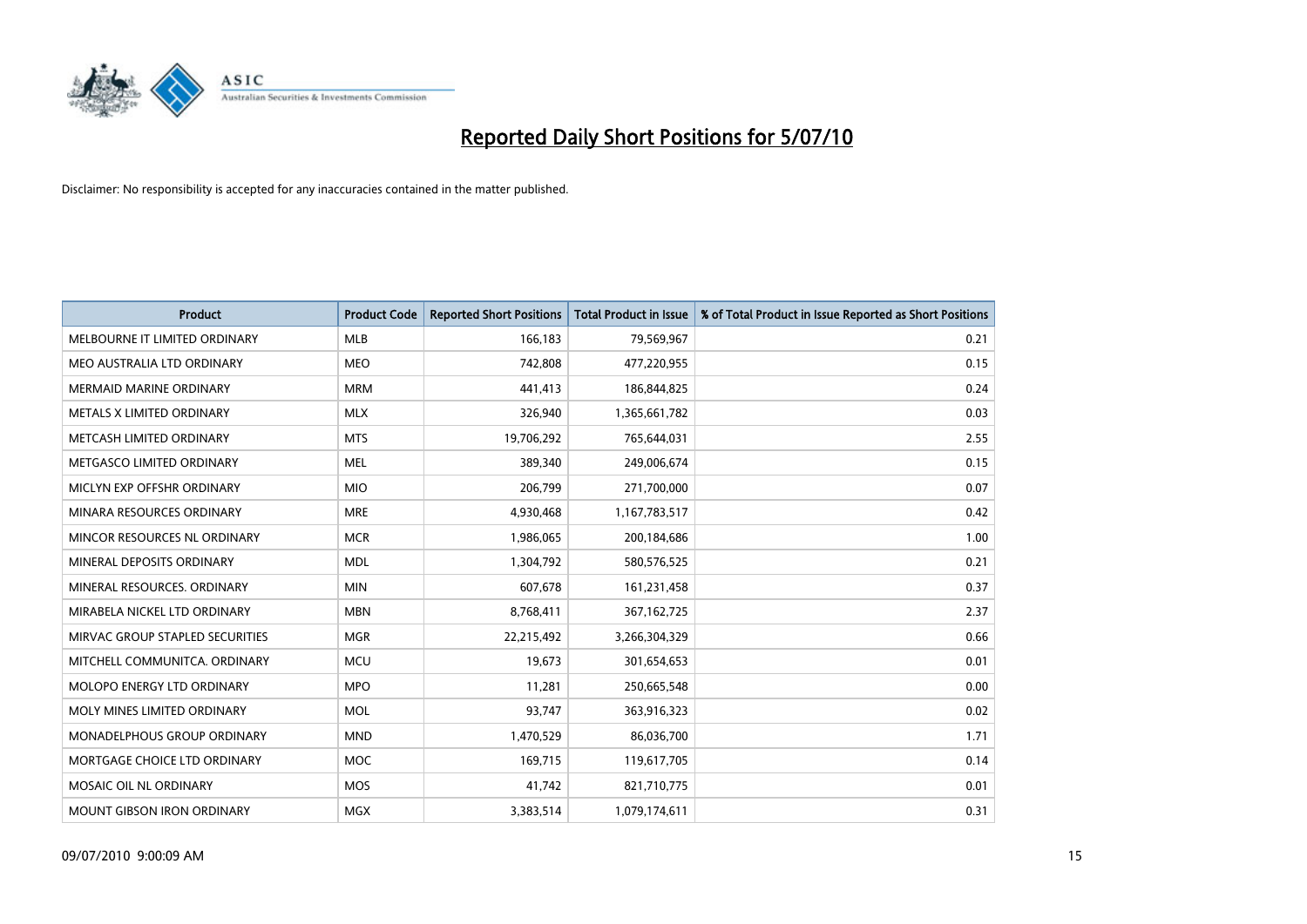

| <b>Product</b>                    | <b>Product Code</b> | <b>Reported Short Positions</b> | <b>Total Product in Issue</b> | % of Total Product in Issue Reported as Short Positions |
|-----------------------------------|---------------------|---------------------------------|-------------------------------|---------------------------------------------------------|
| MULTIPLEX SITES SITES             | <b>MXUPA</b>        | 147                             | 4,500,000                     | 0.00                                                    |
| MURCHISON METALS LTD ORDINARY     | <b>MMX</b>          | 3,349,911                       | 435,384,268                   | 0.76                                                    |
| <b>MYER HOLDINGS LTD ORDINARY</b> | <b>MYR</b>          | 7,794,330                       | 581,517,884                   | 1.34                                                    |
| <b>MYSTATE LIMITED ORDINARY</b>   | <b>MYS</b>          | 1,400                           | 67,411,055                    | 0.00                                                    |
| NATIONAL AUST. BANK ORDINARY      | <b>NAB</b>          | 13,635,950                      | 2,121,379,130                 | 0.64                                                    |
| NATURAL FUEL LIMITED ORDINARY     | <b>NFL</b>          |                                 | 506,612,127                   | 0.00                                                    |
| NAVITAS LIMITED ORDINARY          | <b>NVT</b>          | 1,165,571                       | 342,361,526                   | 0.34                                                    |
| NEPTUNE MARINE ORDINARY           | <b>NMS</b>          | 3,946,949                       | 429,842,672                   | 0.91                                                    |
| NEW HOPE CORPORATION ORDINARY     | <b>NHC</b>          | 283,025                         | 827,730,549                   | 0.03                                                    |
| NEWCREST MINING ORDINARY          | <b>NCM</b>          | 27,207,954                      | 483,493,006                   | 5.61                                                    |
| NEWS CORP A NON-VOTING CDI        | <b>NWSLV</b>        | 712,915                         | 1,824,115,303                 | 0.04                                                    |
| NEWS CORP B VOTING CDI            | <b>NWS</b>          | 8,362,633                       | 798,520,953                   | 1.05                                                    |
| NEXBIS LIMITED ORDINARY           | <b>NBS</b>          | 63,733                          | 498,972,940                   | 0.01                                                    |
| NEXUS ENERGY LIMITED ORDINARY     | <b>NXS</b>          | 8,537,498                       | 958,061,849                   | 0.88                                                    |
| NIB HOLDINGS LIMITED ORDINARY     | <b>NHF</b>          | 107,670                         | 495,431,427                   | 0.02                                                    |
| NICK SCALI LIMITED ORDINARY       | <b>NCK</b>          | 35,846                          | 81,000,000                    | 0.04                                                    |
| NIDO PETROLEUM ORDINARY           | <b>NDO</b>          | 6,633,131                       | 1,080,658,378                 | 0.61                                                    |
| NKWE PLATINUM 10C US COMMON       | <b>NKP</b>          | 61,155                          | 556,627,684                   | 0.01                                                    |
| NORTHERN CREST ORDINARY           | <b>NOC</b>          | 24,345                          | 116,074,781                   | 0.02                                                    |
| NORTHERN IRON LTD ORDINARY        | <b>NFE</b>          | 1,260,489                       | 292,204,786                   | 0.42                                                    |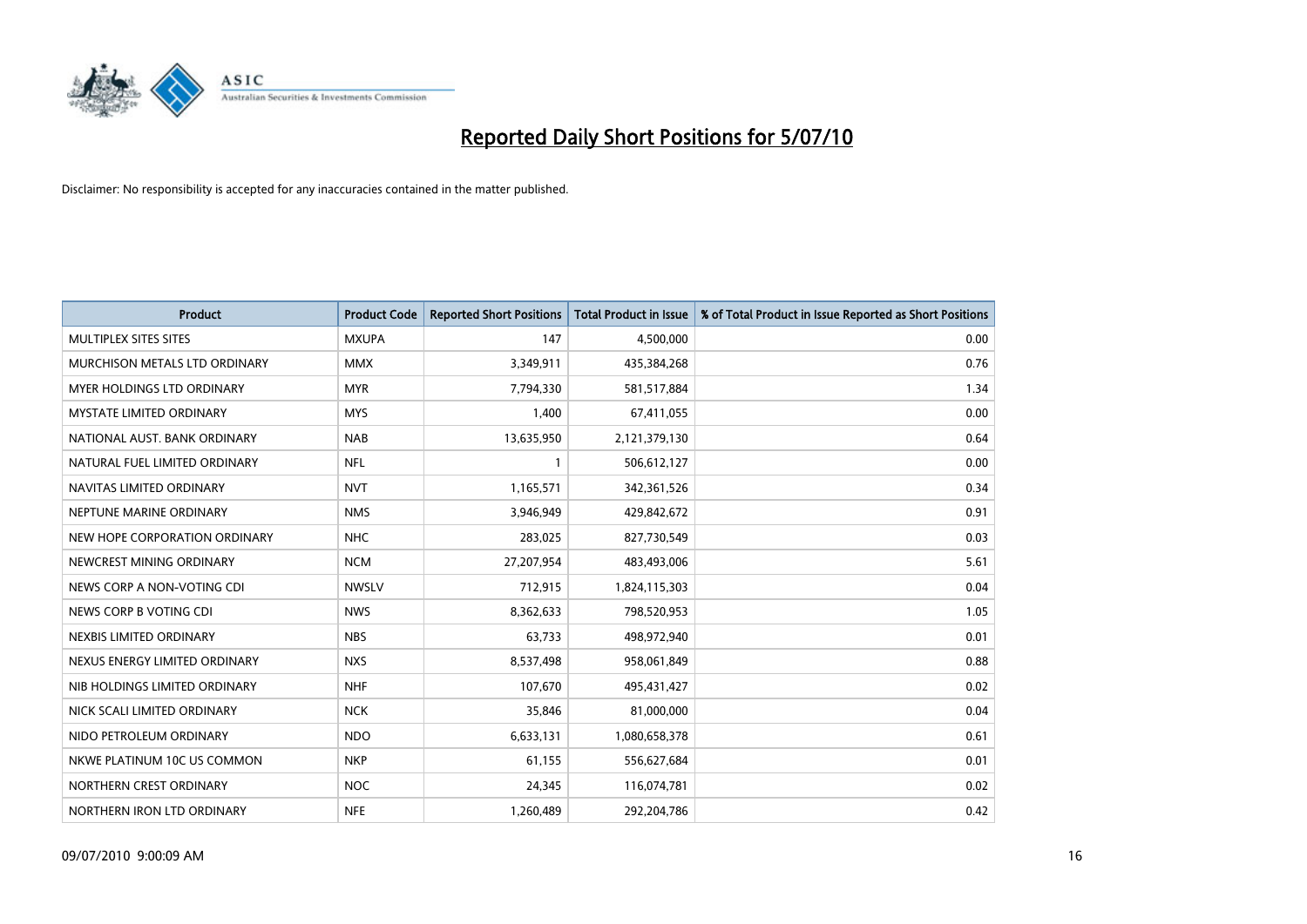

| <b>Product</b>                        | <b>Product Code</b> | <b>Reported Short Positions</b> | Total Product in Issue | % of Total Product in Issue Reported as Short Positions |
|---------------------------------------|---------------------|---------------------------------|------------------------|---------------------------------------------------------|
| NOVOGEN LIMITED ORDINARY              | <b>NRT</b>          | 149,624                         | 102,125,894            | 0.15                                                    |
| NRW HOLDINGS LIMITED ORDINARY         | <b>NWH</b>          | 369,414                         | 251,223,000            | 0.14                                                    |
| NUFARM LIMITED ORDINARY               | <b>NUF</b>          | 1,210,084                       | 261,775,731            | 0.46                                                    |
| OAKTON LIMITED ORDINARY               | <b>OKN</b>          | 523,805                         | 91,913,485             | 0.56                                                    |
| OCEANAGOLD CORP. CHESS DEPOSITARY INT | <b>OGC</b>          | 625,583                         | 228,198,170            | 0.28                                                    |
| OCEANIA CAPITAL LTD ORDINARY          | <b>OCP</b>          | 2,500                           | 91,921,295             | 0.00                                                    |
| OIL SEARCH LTD ORDINARY               | <b>OSH</b>          | 8,990,740                       | 1,308,279,222          | 0.66                                                    |
| OM HOLDINGS LIMITED ORDINARY          | <b>OMH</b>          | 572,441                         | 498,485,150            | 0.11                                                    |
| <b>ONESTEEL LIMITED ORDINARY</b>      | OST                 | 5,397,951                       | 1,331,583,166          | 0.40                                                    |
| ORICA LIMITED ORDINARY                | ORI                 | 1,532,738                       | 361,129,562            | 0.41                                                    |
| ORIGIN ENERGY ORDINARY                | ORG                 | 2,474,736                       | 880,668,872            | 0.26                                                    |
| OTTO ENERGY LIMITED ORDINARY          | <b>OEL</b>          | 109,204                         | 1,072,684,721          | 0.01                                                    |
| OZ MINERALS ORDINARY                  | OZL                 | 45,854,844                      | 3,121,339,730          | 1.48                                                    |
| <b>PACIFIC BRANDS ORDINARY</b>        | PBG                 | 5,945,889                       | 931,386,248            | 0.64                                                    |
| PALADIN ENERGY LTD ORDINARY           | <b>PDN</b>          | 18,962,255                      | 717,142,802            | 2.66                                                    |
| PAN PACIFIC PETROL. ORDINARY          | <b>PPP</b>          | 21,527                          | 588,612,110            | 0.00                                                    |
| PANAUST LIMITED ORDINARY              | <b>PNA</b>          | 12,904,810                      | 2,953,892,669          | 0.43                                                    |
| PANORAMIC RESOURCES ORDINARY          | PAN                 | 150,704                         | 205,262,842            | 0.06                                                    |
| PAPERLINX LIMITED ORDINARY            | <b>PPX</b>          | 14,448,739                      | 603,580,761            | 2.36                                                    |
| PATTIES FOODS LTD ORDINARY            | PFL                 |                                 | 138,908,853            | 0.00                                                    |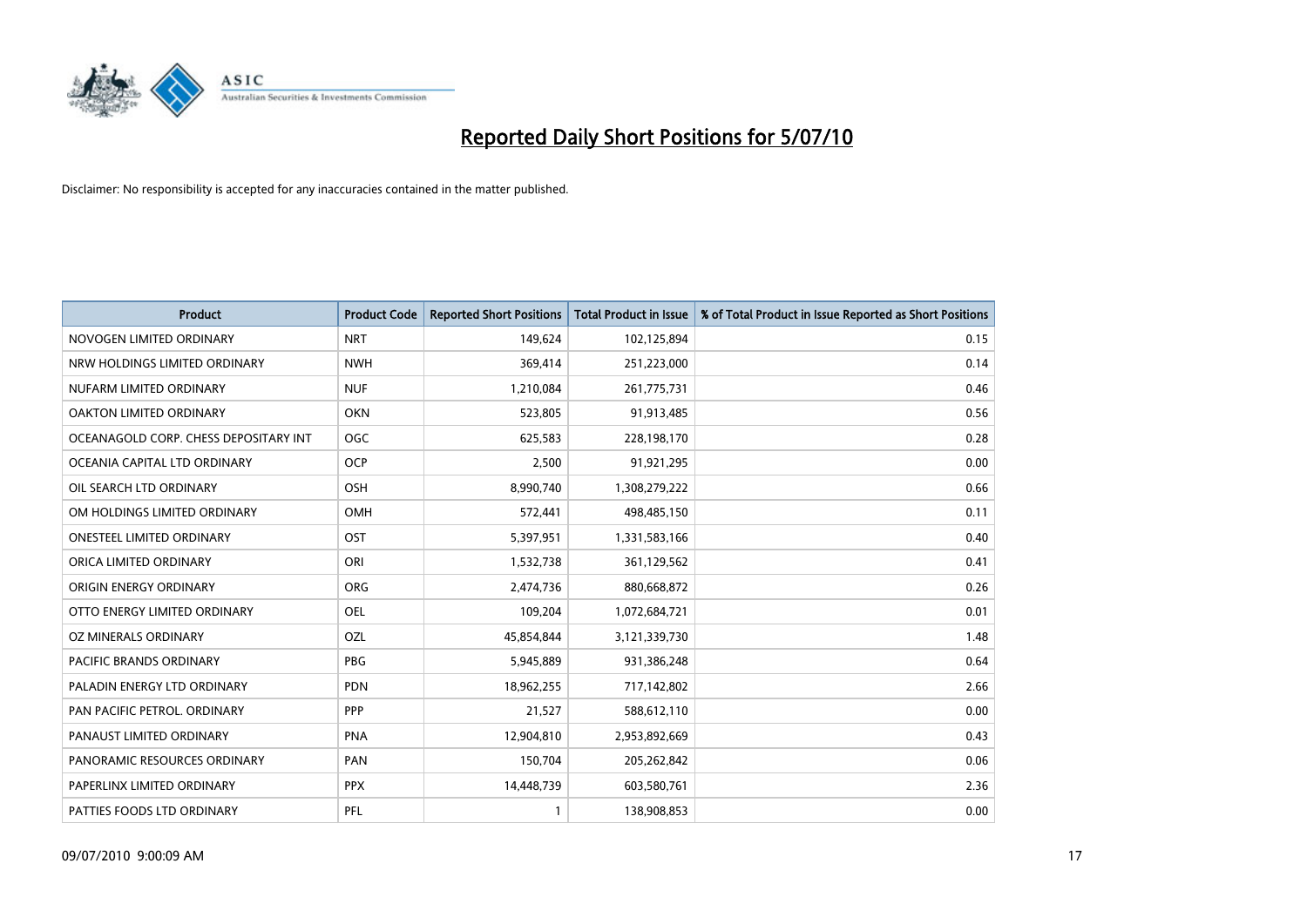

| <b>Product</b>                       | <b>Product Code</b> | <b>Reported Short Positions</b> | <b>Total Product in Issue</b> | % of Total Product in Issue Reported as Short Positions |
|--------------------------------------|---------------------|---------------------------------|-------------------------------|---------------------------------------------------------|
| PEET LIMITED ORDINARY                | <b>PPC</b>          | 67,104                          | 300,681,486                   | 0.03                                                    |
| PENINSULA MINERALS ORDINARY          | <b>PEN</b>          | 5,000                           | 1,628,130,261                 | 0.00                                                    |
| PERILYA LIMITED ORDINARY             | PEM                 | 818,419                         | 526,075,563                   | 0.15                                                    |
| PERPETUAL LIMITED ORDINARY           | PPT                 | 2,431,081                       | 43,417,478                    | 5.61                                                    |
| PERSEUS MINING LTD ORDINARY          | PRU                 | 87,949                          | 417,432,088                   | 0.01                                                    |
| PETSEC ENERGY ORDINARY               | <b>PSA</b>          | 223,332                         | 231,283,622                   | 0.10                                                    |
| PHARMAXIS LTD ORDINARY               | <b>PXS</b>          | 1,048,636                       | 225,410,234                   | 0.47                                                    |
| PHOTON GROUP LTD ORDINARY            | <b>PGA</b>          | 965,265                         | 187,440,645                   | 0.51                                                    |
| PIKE RIVER COAL ORDINARY             | <b>PRC</b>          | 506,320                         | 404,971,067                   | 0.13                                                    |
| PLATINUM ASSET ORDINARY              | <b>PTM</b>          | 3,033,851                       | 561,347,878                   | 0.53                                                    |
| PLATINUM AUSTRALIA ORDINARY          | <b>PLA</b>          | 7,989,751                       | 321,030,521                   | 2.48                                                    |
| PLATINUM CAPITAL LTD ORDINARY        | <b>PMC</b>          |                                 | 162,258,814                   | 0.00                                                    |
| PMP LIMITED ORDINARY                 | PMP                 | 1,294,649                       | 335,348,483                   | 0.39                                                    |
| PORT BOUVARD LIMITED ORDINARY        | PBD                 | 6.754                           | 509,132,195                   | 0.00                                                    |
| PREMIER INVESTMENTS ORDINARY         | <b>PMV</b>          | 209,727                         | 155,030,045                   | 0.12                                                    |
| PRIMARY HEALTH CARE ORDINARY         | PRY                 | 6,606,537                       | 491,366,342                   | 1.33                                                    |
| PRIME INFR GROUP. STAPLED SECURITIES | PIH                 | 1,440,558                       | 351,776,795                   | 0.41                                                    |
| PRIME MEDIA GRP LTD ORDINARY         | <b>PRT</b>          | 2                               | 365,221,071                   | 0.00                                                    |
| PRIMEAG AUSTRALIA ORDINARY           | PAG                 | 488,830                         | 150,569,976                   | 0.32                                                    |
| PROGEN PHARMACEUTIC ORDINARY         | PGL                 | 151,596                         | 24,709,097                    | 0.61                                                    |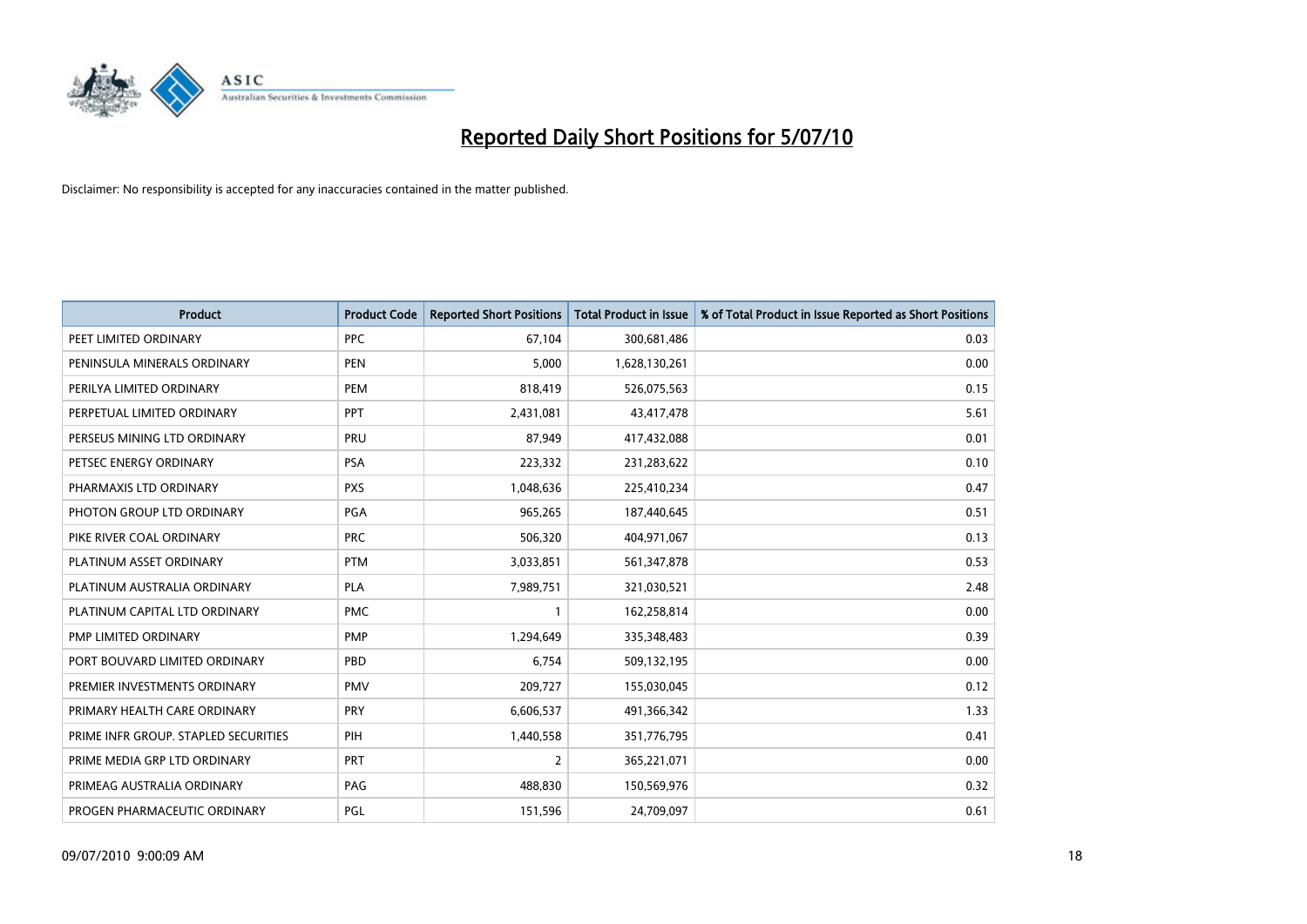

| <b>Product</b>                      | <b>Product Code</b> | <b>Reported Short Positions</b> | <b>Total Product in Issue</b> | % of Total Product in Issue Reported as Short Positions |
|-------------------------------------|---------------------|---------------------------------|-------------------------------|---------------------------------------------------------|
| PROGRAMMED ORDINARY                 | <b>PRG</b>          | 349,708                         | 118,169,906                   | 0.30                                                    |
| <b>PSIVIDA CORP CDI 1:1</b>         | <b>PVA</b>          | 6,878                           | 7,953,611                     | 0.09                                                    |
| QANTAS AIRWAYS ORDINARY             | <b>OAN</b>          | 4,242,297                       | 2,265,123,620                 | 0.19                                                    |
| <b>OBE INSURANCE GROUP ORDINARY</b> | OBE                 | 15,519,415                      | 1,035,064,820                 | 1.49                                                    |
| RAMELIUS RESOURCES ORDINARY         | <b>RMS</b>          | 12,533                          | 291,191,453                   | 0.00                                                    |
| RAMSAY HEALTH CARE ORDINARY         | <b>RHC</b>          | 2,754,089                       | 202,081,252                   | 1.35                                                    |
| <b>RCR TOMLINSON ORDINARY</b>       | <b>RCR</b>          | 68,067                          | 131,860,172                   | 0.05                                                    |
| <b>REA GROUP ORDINARY</b>           | <b>REA</b>          | 38.376                          | 128,439,366                   | 0.03                                                    |
| <b>RED FORK ENERGY ORDINARY</b>     | <b>RFE</b>          | 7,696                           | 139,535,000                   | 0.01                                                    |
| <b>REDFLEX HOLDINGS ORDINARY</b>    | <b>RDF</b>          | 26,806                          | 110,010,757                   | 0.02                                                    |
| REECE AUSTRALIA LTD. ORDINARY       | <b>REH</b>          | 6,082                           | 99,600,000                    | 0.01                                                    |
| REED RESOURCES LTD ORDINARY         | <b>RDR</b>          | 268,205                         | 177, 271, 768                 | 0.15                                                    |
| <b>REGIS RESOURCES ORDINARY</b>     | <b>RRL</b>          | 185,304                         | 394,784,125                   | 0.04                                                    |
| RESMED INC CDI 10:1                 | <b>RMD</b>          | 1,213,342                       | 772,670,160                   | 0.15                                                    |
| <b>RESOLUTE MINING ORDINARY</b>     | <b>RSG</b>          | 570,327                         | 392,586,434                   | 0.14                                                    |
| <b>RESOURCE GENERATION ORDINARY</b> | <b>RES</b>          | 157,911                         | 164,412,477                   | 0.10                                                    |
| REVERSE CORP LIMITED ORDINARY       | <b>REF</b>          | 25,141                          | 92,382,175                    | 0.03                                                    |
| RHG LIMITED ORDINARY                | <b>RHG</b>          | 77,454                          | 317,910,688                   | 0.02                                                    |
| <b>RIDLEY CORPORATION ORDINARY</b>  | <b>RIC</b>          | 53,937                          | 307,817,071                   | 0.02                                                    |
| RIO TINTO LIMITED ORDINARY          | <b>RIO</b>          | 11,267,286                      | 606,831,240                   | 1.87                                                    |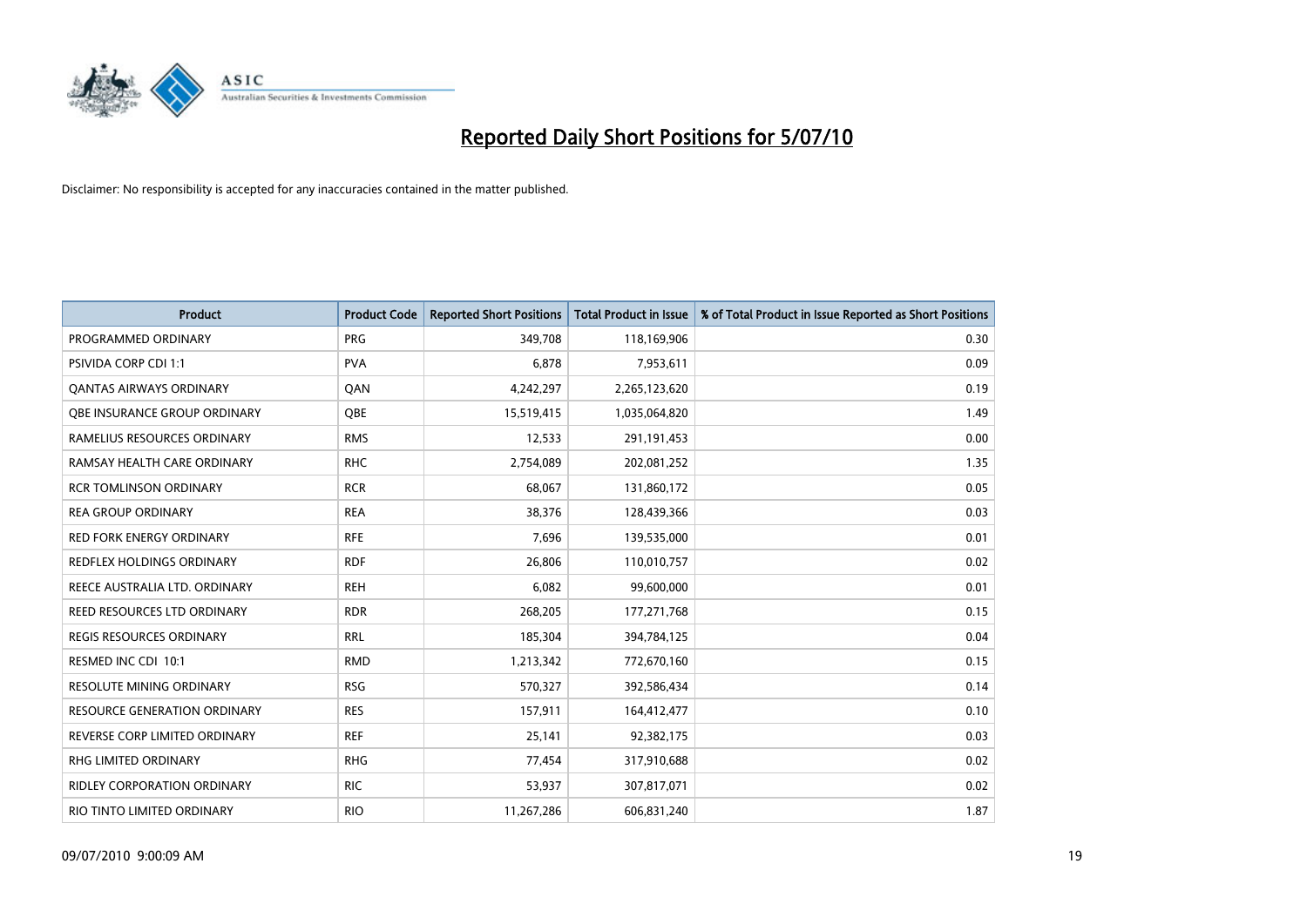

| <b>Product</b>                           | <b>Product Code</b> | <b>Reported Short Positions</b> | Total Product in Issue | % of Total Product in Issue Reported as Short Positions |
|------------------------------------------|---------------------|---------------------------------|------------------------|---------------------------------------------------------|
| <b>RIVERCITY MOTORWAY STAPLED</b>        | <b>RCY</b>          | 3,922,254                       | 957,010,115            | 0.40                                                    |
| RIVERSDALE MINING ORDINARY               | <b>RIV</b>          | 606,451                         | 200,118,524            | 0.29                                                    |
| ROC OIL COMPANY ORDINARY                 | <b>ROC</b>          | 2,930,091                       | 713,154,560            | 0.42                                                    |
| SAI GLOBAL LIMITED ORDINARY              | SAI                 | 113,976                         | 159,581,559            | 0.06                                                    |
| SALMAT LIMITED ORDINARY                  | <b>SLM</b>          | 90,463                          | 159,131,983            | 0.06                                                    |
| SANDFIRE RESOURCES ORDINARY              | <b>SFR</b>          | 32,399                          | 130,009,760            | 0.02                                                    |
| SANTOS LTD ORDINARY                      | <b>STO</b>          | 3,634,096                       | 832,552,523            | 0.43                                                    |
| SEDGMAN LIMITED ORDINARY                 | <b>SDM</b>          | 160,024                         | 205,986,681            | 0.07                                                    |
| SEEK LIMITED ORDINARY                    | <b>SEK</b>          | 4,121,266                       | 336,584,488            | 1.20                                                    |
| SENETAS CORPORATION ORDINARY             | <b>SEN</b>          | 756,999                         | 461,522,263            | 0.16                                                    |
| SERVCORP LIMITED ORDINARY                | SRV                 | 509,040                         | 98,440,807             | 0.51                                                    |
| SERVICE STREAM ORDINARY                  | <b>SSM</b>          | 344,663                         | 283,418,867            | 0.12                                                    |
| SEVEN GROUP HOLDINGS ORDINARY            | <b>SVW</b>          | 1,136,521                       | 305,410,281            | 0.38                                                    |
| SEVEN NETWORK ORDINARY                   | <b>SEV</b>          | 40,080                          | 190,410,281            | 0.02                                                    |
| SIGMA PHARMACEUTICAL ORDINARY            | <b>SIP</b>          | 12,206,075                      | 1,178,626,572          | 1.04                                                    |
| SILEX SYSTEMS ORDINARY                   | <b>SLX</b>          | 197,709                         | 149,073,532            | 0.13                                                    |
| SILVER LAKE RESOURCE ORDINARY            | <b>SLR</b>          | 8,987                           | 178,757,838            | 0.01                                                    |
| SIMS METAL MGMT LTD ORDINARY             | SGM                 | 1,972,954                       | 203,881,274            | 0.96                                                    |
| SINGAPORE TELECOMM. CHESS DEPOSITARY INT | SGT                 | 5,592,653                       | 477,561,291            | 1.15                                                    |
| SKILLED GROUP LTD ORDINARY               | <b>SKE</b>          | 266,685                         | 190,738,408            | 0.14                                                    |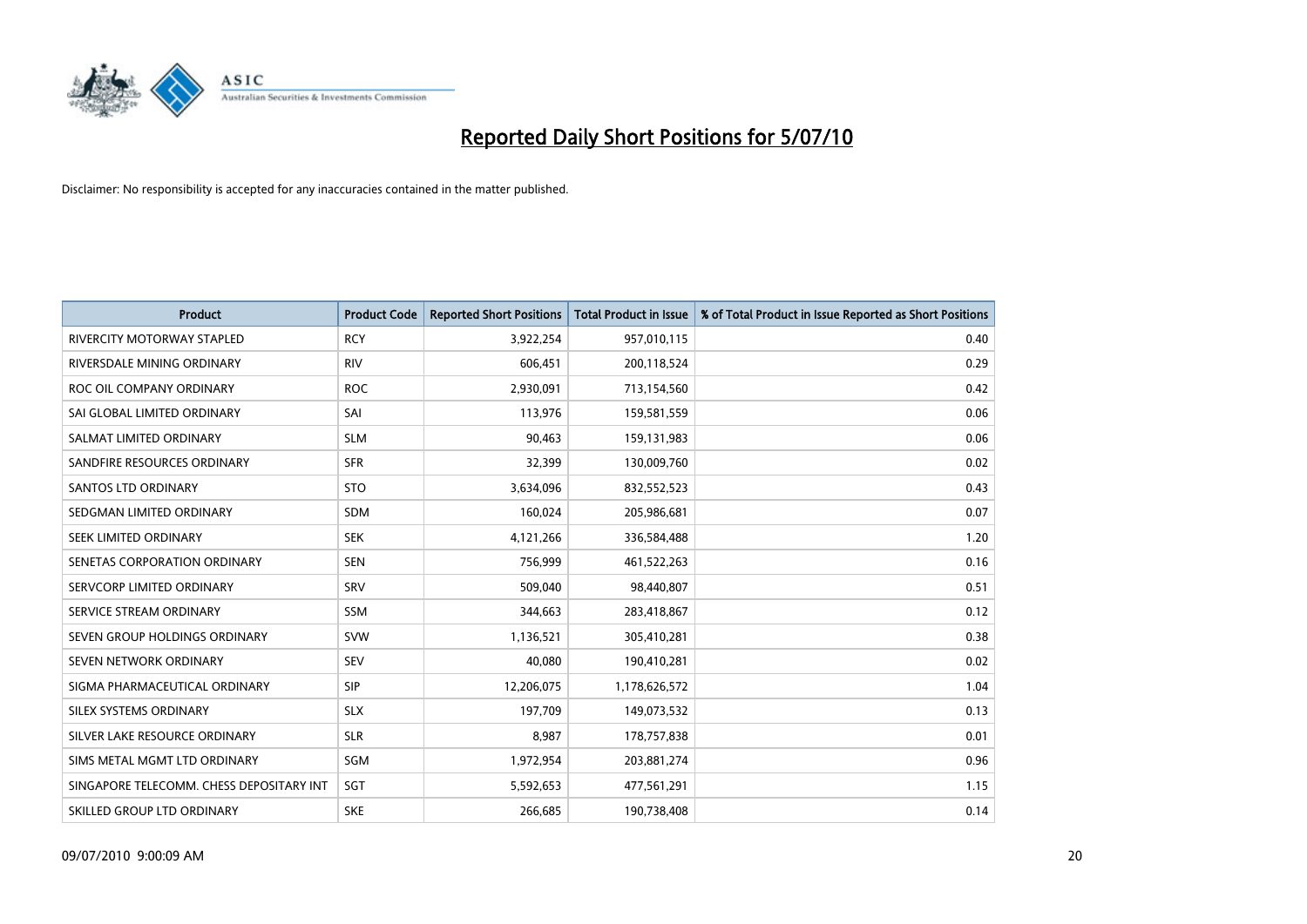

| <b>Product</b>                          | <b>Product Code</b> | <b>Reported Short Positions</b> | Total Product in Issue | % of Total Product in Issue Reported as Short Positions |
|-----------------------------------------|---------------------|---------------------------------|------------------------|---------------------------------------------------------|
| SKY CITY ENTERTAIN, ORDINARY            | <b>SKC</b>          | 6,750,341                       | 575,114,687            | 1.17                                                    |
| SKY NETWORK ORDINARY                    | <b>SKT</b>          | 1,642,700                       | 389,139,785            | 0.42                                                    |
| SMS MANAGEMENT, ORDINARY                | <b>SMX</b>          | 224,327                         | 66,781,500             | 0.34                                                    |
| SONIC HEALTHCARE ORDINARY               | <b>SHL</b>          | 2,711,397                       | 388,429,875            | 0.68                                                    |
| SOUL PATTINSON (W.H) ORDINARY           | SOL                 | 69,245                          | 238,640,580            | 0.03                                                    |
| SP AUSNET STAPLED SECURITIES            | SPN                 | 1,212,004                       | 2,748,353,504          | 0.04                                                    |
| SPARK INFRASTRUCTURE STAPLED SECURITIES | SKI                 | 4,453,563                       | 1,031,911,394          | 0.43                                                    |
| SPDR 200 FUND ETF UNITS                 | <b>STW</b>          | 33,214                          | 57,479,172             | 0.06                                                    |
| SPECIALTY FASHION ORDINARY              | <b>SFH</b>          | 1,659,207                       | 190,964,693            | 0.87                                                    |
| SPOTLESS GROUP LTD ORDINARY             | SPT                 | 1,143,450                       | 259,309,656            | 0.43                                                    |
| ST BARBARA LIMITED ORDINARY             | SBM                 | 43,692,930                      | 1,952,668,407          | 2.23                                                    |
| STAGING CONNECTIONS ORDINARY            | <b>STG</b>          | 2,917,189                       | 783,175,134            | 0.37                                                    |
| STH AMERICAN COR LTD ORDINARY           | SAY                 | 9,200                           | 192,891,831            | 0.00                                                    |
| STHN CROSS MEDIA ORDINARY               | <b>SXL</b>          | 332,898                         | 378,827,750            | 0.08                                                    |
| STOCKLAND UNITS/ORD STAPLED             | SGP                 | 10,724,750                      | 2,383,036,717          | 0.43                                                    |
| STRAITS RESOURCES ORDINARY              | SRL                 | 3,511,257                       | 255,203,613            | 1.38                                                    |
| <b>STW COMMUNICATIONS ORDINARY</b>      | SGN                 | 475,137                         | 364,310,964            | 0.12                                                    |
| SUNCORP-METWAY. ORDINARY                | <b>SUN</b>          | 7,434,594                       | 1,281,390,524          | 0.55                                                    |
| SUNDANCE RESOURCES ORDINARY             | <b>SDL</b>          | 18,013,280                      | 2,709,995,932          | 0.65                                                    |
| SUNLAND GROUP LTD ORDINARY              | <b>SDG</b>          | 91,516                          | 251,107,692            | 0.02                                                    |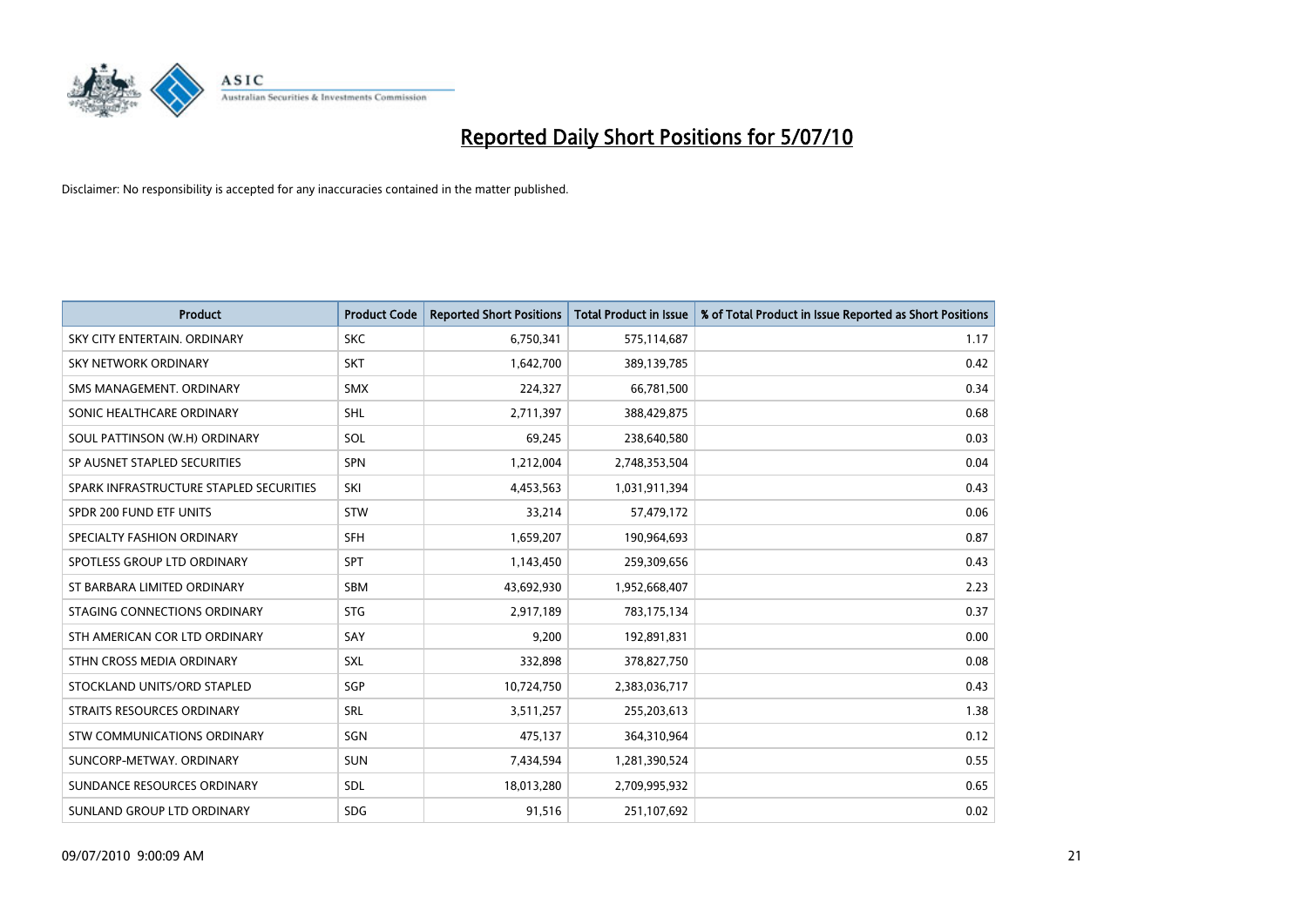

| <b>Product</b>                      | <b>Product Code</b> | <b>Reported Short Positions</b> | <b>Total Product in Issue</b> | % of Total Product in Issue Reported as Short Positions |
|-------------------------------------|---------------------|---------------------------------|-------------------------------|---------------------------------------------------------|
| SUPER CHEAP AUTO GRP ORDINARY       | <b>SUL</b>          | 387,794                         | 127,532,302                   | 0.30                                                    |
| SWICK MINING ORDINARY               | <b>SWK</b>          | 1,548                           | 236,724,970                   | 0.00                                                    |
| SYMEX HOLDINGS ORDINARY             | SYM                 | 6,633                           | 125,037,628                   | 0.01                                                    |
| TABCORP HOLDINGS LTD ORDINARY       | <b>TAH</b>          | 2,716,233                       | 612,625,759                   | 0.44                                                    |
| <b>TALENT2 INTERNATION ORDINARY</b> | <b>TWO</b>          | 7                               | 140,567,607                   | 0.00                                                    |
| TAP OIL LIMITED ORDINARY            | <b>TAP</b>          | 196,756                         | 156,485,921                   | 0.13                                                    |
| TASSAL GROUP LIMITED ORDINARY       | <b>TGR</b>          | 2,800,085                       | 144,197,882                   | 1.93                                                    |
| TATTS GROUP LTD ORDINARY            | <b>TTS</b>          | 6,240,599                       | 1,281,937,479                 | 0.48                                                    |
| TECHNOLOGY ONE ORDINARY             | <b>TNE</b>          | 579                             | 300,303,455                   | 0.00                                                    |
| TELECOM CORPORATION ORDINARY        | <b>TEL</b>          | 43,332,817                      | 1,920,694,831                 | 2.27                                                    |
| TELSTRA CORPORATION. ORDINARY       | <b>TLS</b>          | 57,537,948                      | 12,443,074,357                | 0.46                                                    |
| TEN NETWORK HOLDINGS ORDINARY       | <b>TEN</b>          | 13,470,883                      | 1,045,236,720                 | 1.30                                                    |
| TFS CORPORATION LTD ORDINARY        | <b>TFC</b>          | 99,826                          | 227,360,909                   | 0.04                                                    |
| THE REJECT SHOP ORDINARY            | <b>TRS</b>          | 16,472                          | 25,973,070                    | 0.06                                                    |
| THOR MINING PLC CHESS DEPOSITARY    | <b>THR</b>          | 2,307                           | 133,236,757                   | 0.00                                                    |
| THORN GROUP LIMITED ORDINARY        | <b>TGA</b>          | 2,360                           | 129,441,655                   | 0.00                                                    |
| TIMBERCORP LIMITED ORDINARY         | <b>TIM</b>          | 2,945,554                       | 352,071,429                   | 0.84                                                    |
| TISHMAN SPEYER UNITS                | <b>TSO</b>          | 1,831,090                       | 338,440,904                   | 0.54                                                    |
| TNG LIMITED ORDINARY                | <b>TNG</b>          | 4,321                           | 258,055,076                   | 0.00                                                    |
| TOLL HOLDINGS LTD ORDINARY          | <b>TOL</b>          | 7,237,570                       | 702,867,609                   | 1.02                                                    |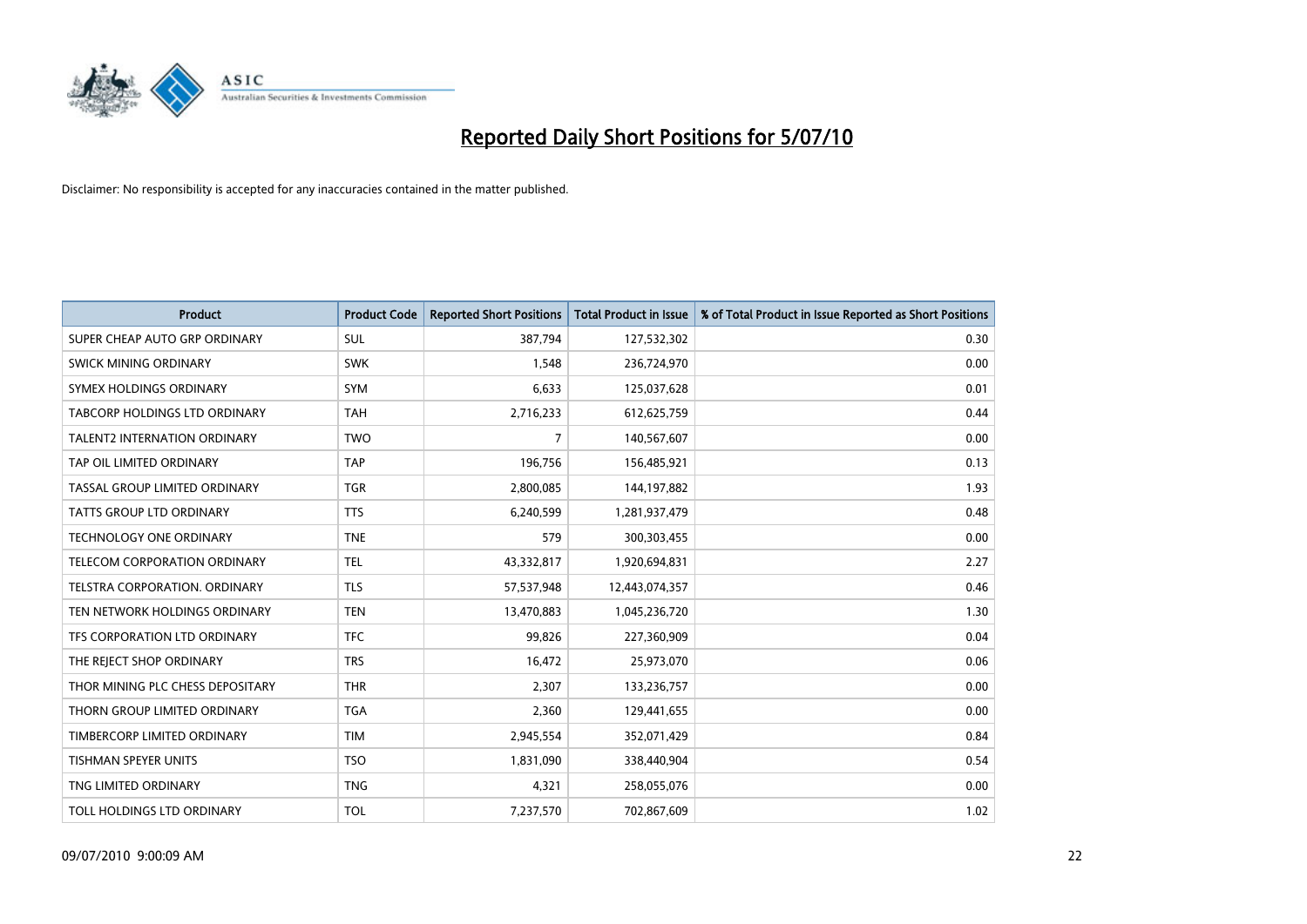

| <b>Product</b>                            | <b>Product Code</b> | <b>Reported Short Positions</b> | <b>Total Product in Issue</b> | % of Total Product in Issue Reported as Short Positions |
|-------------------------------------------|---------------------|---------------------------------|-------------------------------|---------------------------------------------------------|
| TORO ENERGY LIMITED ORDINARY              | <b>TOE</b>          | 35,404                          | 964,936,676                   | 0.00                                                    |
| TOWER AUSTRALIA ORDINARY                  | <b>TAL</b>          | 5,566,973                       | 363,937,557                   | 1.53                                                    |
| <b>TOWER LIMITED ORDINARY</b>             | <b>TWR</b>          | 689,540                         | 258,719,484                   | 0.27                                                    |
| TOX FREE SOLUTIONS ORDINARY               | <b>TOX</b>          | 23,857                          | 91,574,000                    | 0.02                                                    |
| TPG TELECOM LIMITED ORDINARY              | <b>TPM</b>          | 303,746                         | 767,849,104                   | 0.04                                                    |
| TRANSFIELD SERV INFR STAPLED SECURITIES   | <b>TSI</b>          | 605,607                         | 432,184,488                   | 0.13                                                    |
| <b>TRANSFIELD SERVICES ORDINARY</b>       | <b>TSE</b>          | 63,541                          | 414,278,904                   | 0.01                                                    |
| TRANSPACIFIC INDUST, ORDINARY             | <b>TPI</b>          | 14,627,185                      | 960,638,735                   | 1.50                                                    |
| TRANSURBAN GROUP TRIPLE STAPLED SEC.      | <b>TCL</b>          | 8,239,777                       | 1,414,667,986                 | 0.58                                                    |
| TRINITY GROUP STAPLED SECURITIES          | <b>TCO</b>          | 3,419                           | 231,701,539                   | 0.00                                                    |
| TROY RESOURCES NL ORDINARY                | <b>TRY</b>          | 398,048                         | 87,474,323                    | 0.46                                                    |
| <b>UGL LIMITED ORDINARY</b>               | UGL                 | 4,865,548                       | 165,928,705                   | 2.92                                                    |
| <b>UNILIFE CORPORATION CDI 6:1</b>        | <b>UNS</b>          | 41,950                          | 240,207,302                   | 0.02                                                    |
| <b>UXC LIMITED ORDINARY</b>               | <b>UXC</b>          | 1,185,376                       | 295,600,519                   | 0.39                                                    |
| VALAD PROPERTY GROUP STAPLED US PROHIBIT. | <b>VPG</b>          | 5,116,429                       | 2,287,682,926                 | 0.23                                                    |
| <b>VDM GROUP LIMITED ORDINARY</b>         | <b>VMG</b>          | 11,116                          | 195,613,088                   | 0.01                                                    |
| <b>VENTURE MINERALS ORDINARY</b>          | <b>VMS</b>          | 6,500                           | 168,046,667                   | 0.00                                                    |
| VILLAGE ROADSHOW LTD ORDINARY             | <b>VRL</b>          | 682                             | 114,217,649                   | 0.00                                                    |
| VILLAGE ROADSHOW LTD 'A' CLASS PREFERENCE | <b>VRLPA</b>        | 19,557                          | 52,235,451                    | 0.04                                                    |
| VIRGIN BLUE HOLDINGS ORDINARY             | <b>VBA</b>          | 22,636,493                      | 2,209,126,568                 | 1.02                                                    |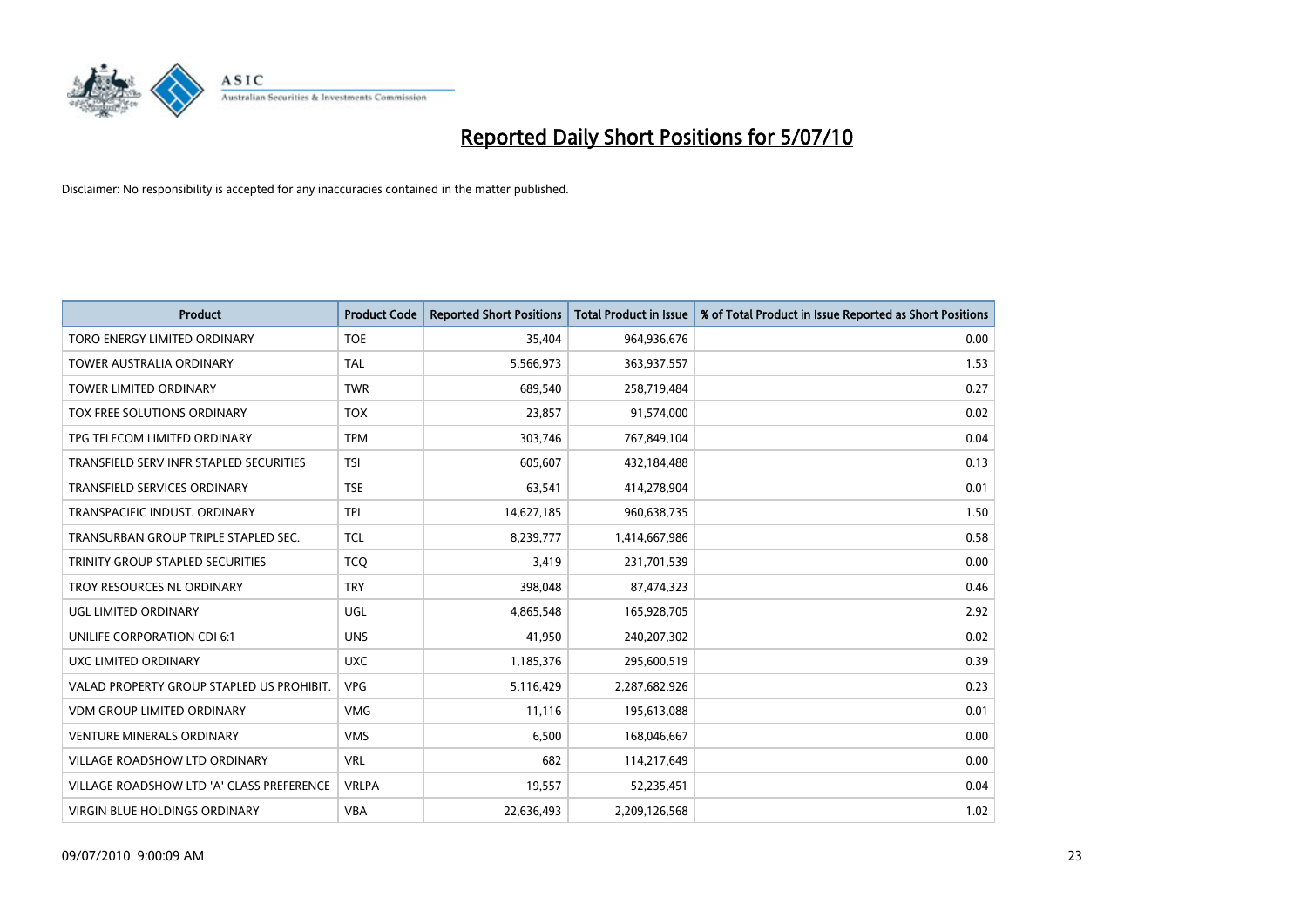

| <b>Product</b>                         | <b>Product Code</b> | <b>Reported Short Positions</b> | <b>Total Product in Issue</b> | % of Total Product in Issue Reported as Short Positions |
|----------------------------------------|---------------------|---------------------------------|-------------------------------|---------------------------------------------------------|
| <b>VISION GROUP HLDGS ORDINARY</b>     | <b>VGH</b>          | 78.000                          | 72,671,765                    | 0.11                                                    |
| VITA GROUP LTD ORDINARY                | <b>VTG</b>          | 75,190                          | 141,247,800                   | 0.05                                                    |
| VITERRA INC CDI 1:1                    | <b>VTA</b>          | 2,152                           | 68,629,939                    | 0.00                                                    |
| <b>WAREHOUSE GROUP ORDINARY</b>        | <b>WHS</b>          | 384,780                         | 311,195,868                   | 0.12                                                    |
| <b>WATPAC LIMITED ORDINARY</b>         | <b>WTP</b>          | 365,449                         | 181,326,206                   | 0.20                                                    |
| <b>WDS LIMITED ORDINARY</b>            | <b>WDS</b>          | 63,084                          | 143,107,458                   | 0.04                                                    |
| <b>WEBIET LIMITED ORDINARY</b>         | <b>WEB</b>          | 84,155                          | 76,861,278                    | 0.11                                                    |
| <b>WESFARMERS LIMITED ORDINARY</b>     | <b>WES</b>          | 10,153,465                      | 1,005,167,663                 | 0.99                                                    |
| WESFARMERS LIMITED PARTIALLY PROTECTED | <b>WESN</b>         | 3,910,299                       | 151,904,499                   | 2.57                                                    |
| WEST AUSTRALIAN NEWS ORDINARY          | <b>WAN</b>          | 6,344,106                       | 216,011,546                   | 2.94                                                    |
| WESTERN AREAS NL ORDINARY              | <b>WSA</b>          | 4,810,812                       | 179,735,899                   | 2.68                                                    |
| WESTERN DESERT RES. ORDINARY           | <b>WDR</b>          | 948                             | 134,511,656                   | 0.00                                                    |
| WESTFIELD GROUP ORD/UNIT STAPLED SEC   | <b>WDC</b>          | 14,423,986                      | 2,307,773,663                 | 0.61                                                    |
| WESTPAC BANKING CORP ORDINARY          | <b>WBC</b>          | 19,832,320                      | 2,977,279,511                 | 0.60                                                    |
| WHITE ENERGY COMPANY ORDINARY          | <b>WEC</b>          | 3,004,521                       | 236,766,184                   | 1.26                                                    |
| <b>WHITEHAVEN COAL ORDINARY</b>        | <b>WHC</b>          | 1,134,267                       | 493,650,070                   | 0.23                                                    |
| WHK GROUP LIMITED ORDINARY             | <b>WHG</b>          | 213,705                         | 264,254,166                   | 0.08                                                    |
| WINDIMURRA VANADIUM ORDINARY           | <b>WVL</b>          | 163,685                         | 154,278,674                   | 0.11                                                    |
| WOODSIDE PETROLEUM ORDINARY            | <b>WPL</b>          | 3,042,701                       | 780,136,909                   | 0.37                                                    |
| WOOLWORTHS LIMITED ORDINARY            | <b>WOW</b>          | 2,984,418                       | 1,231,191,381                 | 0.26                                                    |